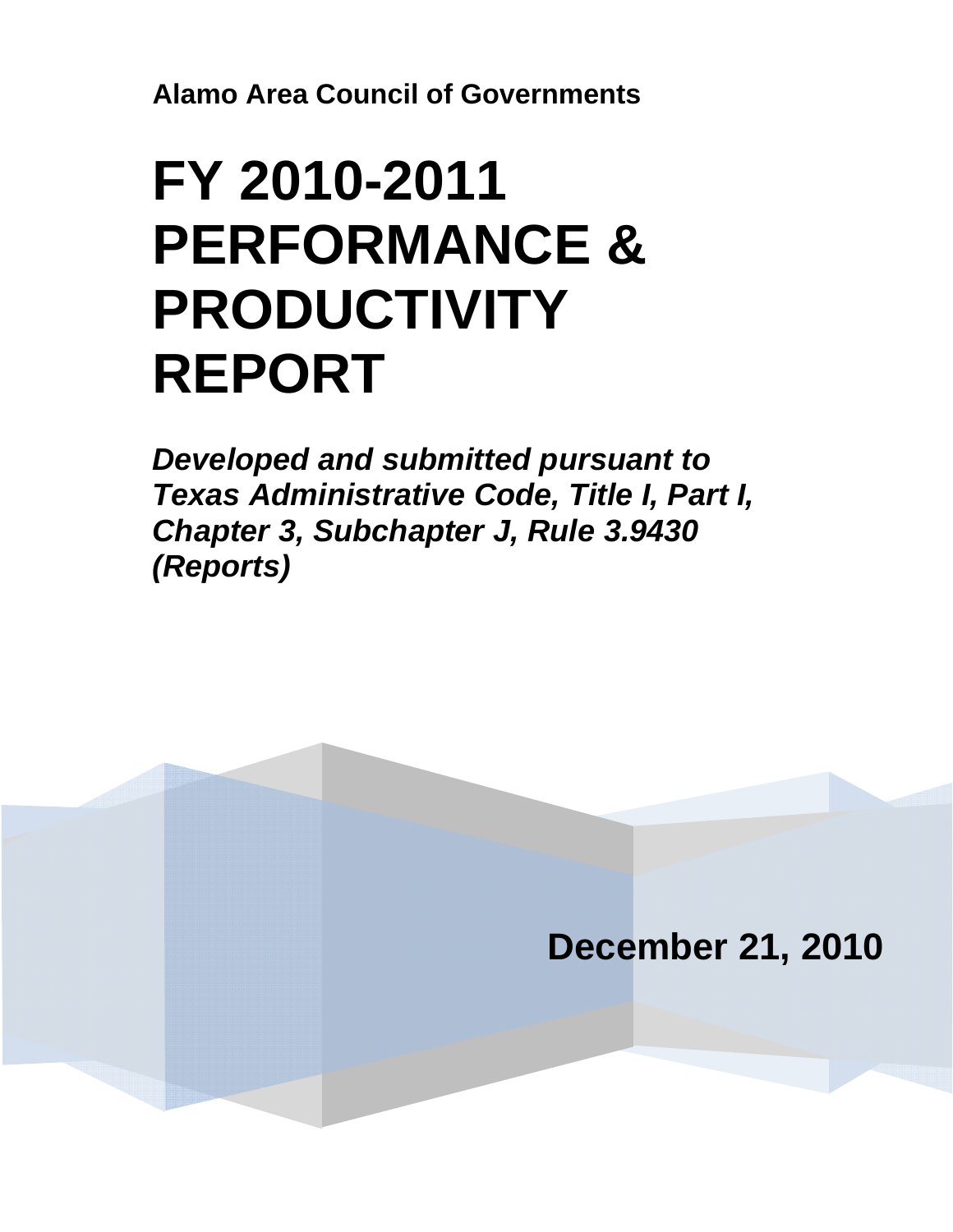| Committees used<br>in review process<br>for FY2010-2011 | <b>Project Activity Review</b><br><b>Summary</b>                                                                                                                                                                                                                                                                                                                                                                                                   | Brief narrative of past year accomplishments (FY 2010) and<br>current year projected (FY 2011) for program areas                                                                                                                                                                                                                                                                                                                                                                                                                                                                                                                                                                                                                                                                                                                                                                                                                                                                                                                                                                                                                                                                                                                                                                                                                                                                                                                                                                                                                                                                                                                                                                                                                                                                                                                                                                                          |
|---------------------------------------------------------|----------------------------------------------------------------------------------------------------------------------------------------------------------------------------------------------------------------------------------------------------------------------------------------------------------------------------------------------------------------------------------------------------------------------------------------------------|-----------------------------------------------------------------------------------------------------------------------------------------------------------------------------------------------------------------------------------------------------------------------------------------------------------------------------------------------------------------------------------------------------------------------------------------------------------------------------------------------------------------------------------------------------------------------------------------------------------------------------------------------------------------------------------------------------------------------------------------------------------------------------------------------------------------------------------------------------------------------------------------------------------------------------------------------------------------------------------------------------------------------------------------------------------------------------------------------------------------------------------------------------------------------------------------------------------------------------------------------------------------------------------------------------------------------------------------------------------------------------------------------------------------------------------------------------------------------------------------------------------------------------------------------------------------------------------------------------------------------------------------------------------------------------------------------------------------------------------------------------------------------------------------------------------------------------------------------------------------------------------------------------------|
| <b>ALAMO AGING:</b>                                     |                                                                                                                                                                                                                                                                                                                                                                                                                                                    |                                                                                                                                                                                                                                                                                                                                                                                                                                                                                                                                                                                                                                                                                                                                                                                                                                                                                                                                                                                                                                                                                                                                                                                                                                                                                                                                                                                                                                                                                                                                                                                                                                                                                                                                                                                                                                                                                                           |
| Alamo Senior<br>Advisory<br>Committee                   | <b>Total Number of Projects</b><br>Reviewed for Fiscal Year<br>2010:0<br><b>Total Number of Projected</b><br>Projects Reviews for Fiscal<br>Year 2011: 0<br><b>Total Dollar Value of Projects</b><br>Reviewed in Fiscal 2010: 0<br><b>Total Dollar Value of Projected</b><br>Project Reviews for Fiscal<br>Year 2011: 0<br>Number of State and Regional<br>Plans/ Environmental Impact<br><b>Statements Reviewed for</b><br>Fiscal Year 2010: None | 2010 Accomplishments:<br>During state fiscal year 2010, the Alamo AAA provided<br>$\bullet$<br>service to 79,628 seniors and caregivers in the Alamo<br>AAA area. This included 92,944 congregate meals,<br>137,977<br>10,774<br>home<br>delivered<br>meals<br>and<br>transportation trips<br>The Alamo AAA has been successful in implementing<br>$\bullet$<br>several evidence based programs for the Alamo Area<br>These include a falls prevention program<br>counties.<br>delivered to 347 participants and a chronic disease self<br>management program and a diabetes self management<br>program delivered to 404 participants.<br>The Alamo AAA delivered supportive services to seniors<br>$\bullet$<br>in their homes such as homemaker services (provided to<br>109 seniors), personal assistance services (provided to<br>61 seniors) and respite services (provided to 40<br>caregivers).<br>The ombudsman program successfully supported<br>$\bullet$<br>advocacy services for residents of the region's nursing<br>facilities and assisted living facilities. Staff and volunteer<br>ombudsman handled 1,027 complaints and made over<br>1,237 visits to facilities.<br>The benefits counseling program provided presentations<br>$\bullet$<br>to 2,637 individuals and provided over 700 hours of<br>counseling to area residents.<br>We continue to maintain a network of care website to<br>$\bullet$<br>provide better access to information for area residents<br>One-on-one telephone assistance<br>and caregivers.<br>handled over 167,729 requests for information.<br>2011 Projections:<br>For 2011, Alamo AAA will continue to expand our<br>outreach to low income seniors to ensure that individuals<br>are provided with resources and information needed.<br>This will be done through media contacts, advertising,<br>community presentations<br>and<br>outreach<br>through |
|                                                         |                                                                                                                                                                                                                                                                                                                                                                                                                                                    | electronic media.<br>Alamo AAA will support at least four caregiver<br>$\bullet$<br>symposiums in the eleven county region.<br>Caregiver<br>resource libraries are maintained each of the eleven<br>counties with a total count of 16 and two start-up<br>libraries in Runge and Schertz.                                                                                                                                                                                                                                                                                                                                                                                                                                                                                                                                                                                                                                                                                                                                                                                                                                                                                                                                                                                                                                                                                                                                                                                                                                                                                                                                                                                                                                                                                                                                                                                                                 |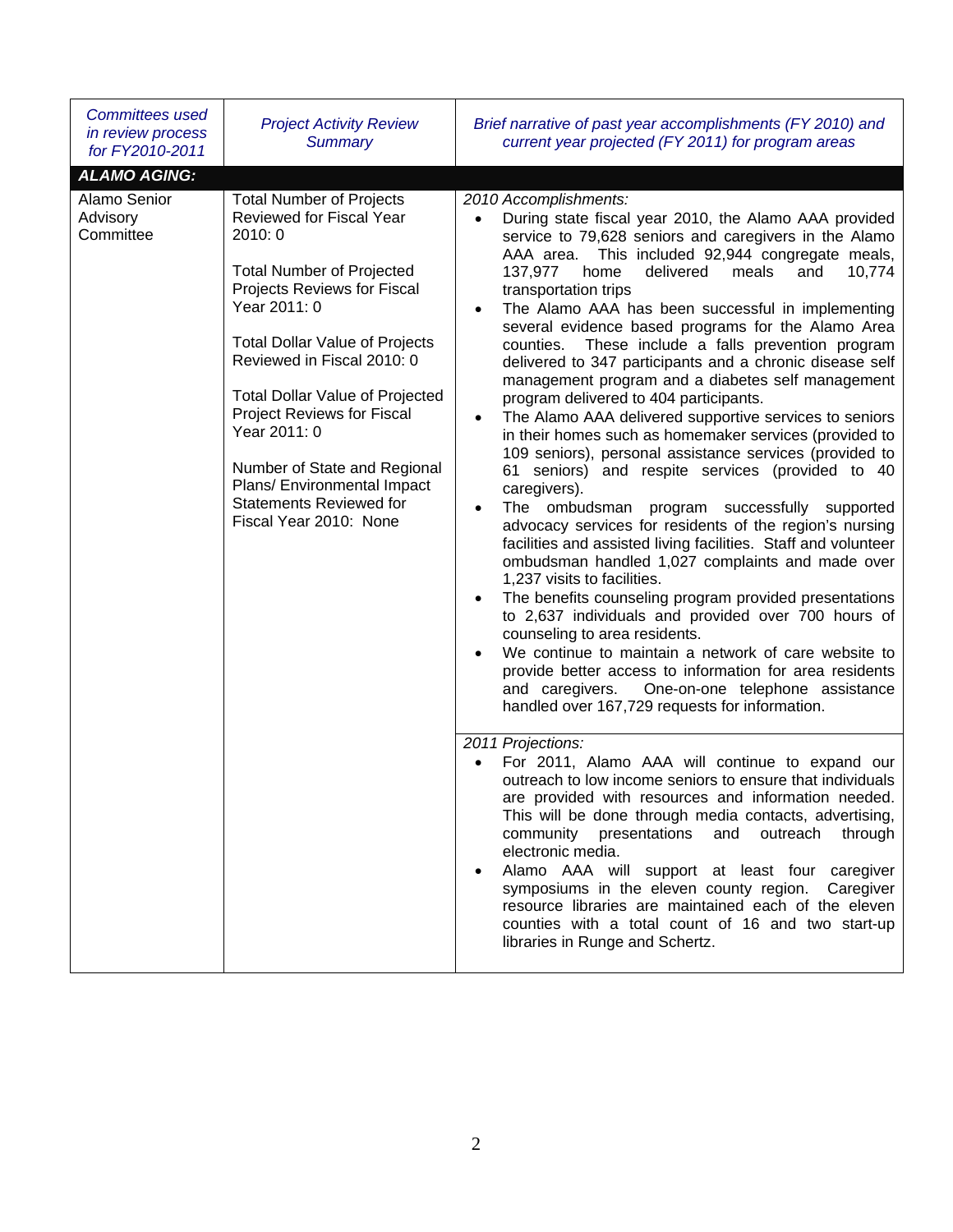| Committees used in<br>review process for<br>FY2010-2011 | <b>Project Activity</b><br><b>Review Summary</b> | Brief narrative of past year accomplishments (FY 2010) and current year<br>projected (FY 2011) for program areas                                                                                                                                                                                                                                                                                                                     |
|---------------------------------------------------------|--------------------------------------------------|--------------------------------------------------------------------------------------------------------------------------------------------------------------------------------------------------------------------------------------------------------------------------------------------------------------------------------------------------------------------------------------------------------------------------------------|
| <b>ALAMO LOCAL AUTHORITY:</b>                           |                                                  |                                                                                                                                                                                                                                                                                                                                                                                                                                      |
| <b>Planning Network</b>                                 | Not Applicable                                   | 2010 Accomplishments:                                                                                                                                                                                                                                                                                                                                                                                                                |
| <b>Advisory Committee</b>                               |                                                  |                                                                                                                                                                                                                                                                                                                                                                                                                                      |
|                                                         |                                                  | Renamed Bexar Mental Retardation Authority (BMRA) to Alamo Local<br>٠<br>Authority for Intellectual and Developmental Disabilities (ALA).<br>ALA developed Serenity House to address Respite Interest List in<br>$\bullet$<br>Bexar County.                                                                                                                                                                                          |
|                                                         |                                                  | Met Texas Department of Aging and Disability Services (DADS)<br>Performance Contract targets for Individuals in Service Coordination,<br>Permanency Plans, Home and Community Based Services (HCS)<br>Enrollments, Community Living Options Information Process (CLOIP)<br>and Community Placement's from State Supported Living Center's<br>(SSLC).                                                                                 |
|                                                         |                                                  | Received a 100% compliance rating during DADS yearly Quarterly<br>$\bullet$<br>Assurance review in April, and were 1 of 2 MRA's in the State (out of 39<br>centers) to achieve this accomplishment.<br>Provided Eligibility Assessments to enable individuals to receive various<br>$\bullet$<br>services specific to persons with Intellectual and Developmental                                                                    |
|                                                         |                                                  | Disabilities (IDD).                                                                                                                                                                                                                                                                                                                                                                                                                  |
|                                                         |                                                  | Met DADS requirements of making 25% of annual contacts for the HCS<br>$\bullet$<br>interest list. Contacted 1201 consumers or their primary correspondent<br>during FY11 1 <sup>st</sup> Quarter regarding continued interest in remaining on<br>the Statewide HCS Interest List and exceeded performance target.<br>Successfully secured the transition of several individuals from SSLC<br>$\bullet$<br>into community placements. |
|                                                         |                                                  | Continuity of Services performed HCS enrollment activities to over 472<br>٠<br>individuals within the year.                                                                                                                                                                                                                                                                                                                          |
|                                                         |                                                  | Developed information videos demonstrating ALA services and<br>٠<br>procedures.                                                                                                                                                                                                                                                                                                                                                      |
|                                                         |                                                  | Developed web based data system to centrally repose care plans and<br>other private health information.                                                                                                                                                                                                                                                                                                                              |
|                                                         |                                                  | Hosted 1st Annual HCS Provider Fair with 37 HCS providers for 300<br>٠<br>consumers and their families.                                                                                                                                                                                                                                                                                                                              |
|                                                         |                                                  | Participated in community outreach events with local school districts,<br>Region 20, community programs (the ARC, Morgan's Wonderland, and<br>Autism Society).                                                                                                                                                                                                                                                                       |
|                                                         |                                                  | Participated in the Community Resources Coordination Groups.<br>٠<br>Successfully hired 43 staff for the transfer of HCS case management<br>functions to ALA from private providers to provide services to over 1650<br>individuals in Bexar County.                                                                                                                                                                                 |
|                                                         |                                                  | Provided intensive training to incoming HCS Service Coordination<br>$\bullet$<br>Specialists including the development of Policies and Procedures,<br>internal systems, knowledge and tools needed to perform their job<br>duties.                                                                                                                                                                                                   |
|                                                         |                                                  | Developed new training program for newly hired staff and added<br>$\bullet$<br>additional staff trainers.                                                                                                                                                                                                                                                                                                                            |
|                                                         |                                                  | Implemented a caseload distribution utilizing Bexar County split in 4<br>$\bullet$<br>quadrants, each quadrant assigned team leaders and service<br>coordinators organized caseloads by individuals zip code by data input<br>on each provider/consumer being served.                                                                                                                                                                |
|                                                         |                                                  |                                                                                                                                                                                                                                                                                                                                                                                                                                      |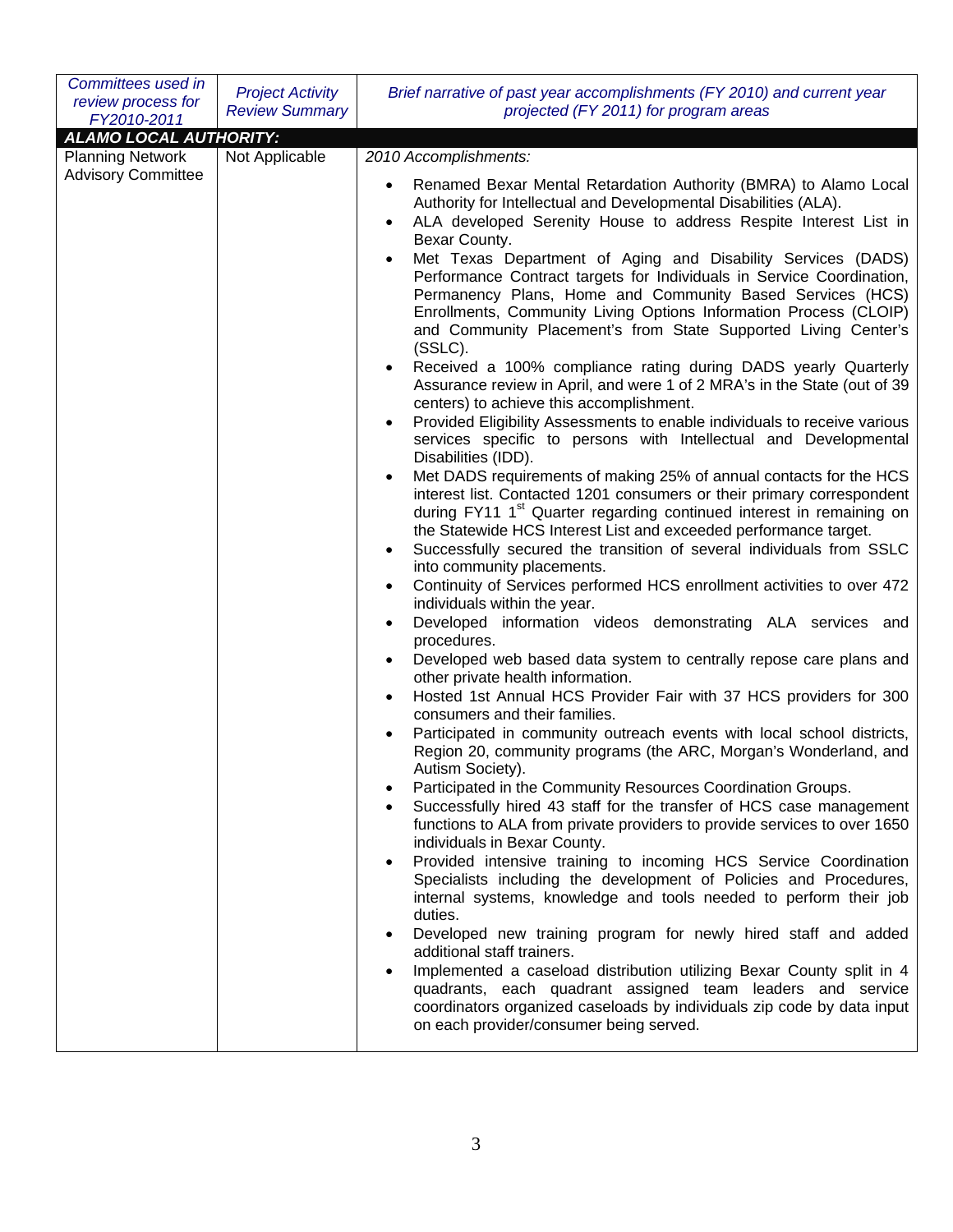| <b>Committees used</b><br>in review process<br>for FY2010-2011 | <b>Project Activity</b><br><b>Review</b><br><b>Summary</b> | Brief narrative of past year accomplishments (FY 2010) and current year<br>projected (FY 2011) for program areas                                                                                                                                                                                                                                                                                                                                                                                                                                                                                                                                                                                                                                                                                                                                                                                                                                                                                                                                                                                                                                                                                                                                                                                                                                                                                                                             |
|----------------------------------------------------------------|------------------------------------------------------------|----------------------------------------------------------------------------------------------------------------------------------------------------------------------------------------------------------------------------------------------------------------------------------------------------------------------------------------------------------------------------------------------------------------------------------------------------------------------------------------------------------------------------------------------------------------------------------------------------------------------------------------------------------------------------------------------------------------------------------------------------------------------------------------------------------------------------------------------------------------------------------------------------------------------------------------------------------------------------------------------------------------------------------------------------------------------------------------------------------------------------------------------------------------------------------------------------------------------------------------------------------------------------------------------------------------------------------------------------------------------------------------------------------------------------------------------|
| <b>ALAMO LOCAL AUTHORITY (continued):</b>                      |                                                            |                                                                                                                                                                                                                                                                                                                                                                                                                                                                                                                                                                                                                                                                                                                                                                                                                                                                                                                                                                                                                                                                                                                                                                                                                                                                                                                                                                                                                                              |
| Not Applicable                                                 | Not Applicable                                             | 2010 Accomplishments:                                                                                                                                                                                                                                                                                                                                                                                                                                                                                                                                                                                                                                                                                                                                                                                                                                                                                                                                                                                                                                                                                                                                                                                                                                                                                                                                                                                                                        |
|                                                                |                                                            |                                                                                                                                                                                                                                                                                                                                                                                                                                                                                                                                                                                                                                                                                                                                                                                                                                                                                                                                                                                                                                                                                                                                                                                                                                                                                                                                                                                                                                              |
|                                                                |                                                            | Established a committee to communicate with HCS contracted providers<br>to ensure any issues/concerns were addressed in a timely manner.<br>Hosted several Meet and Greet meetings for consumers/Legal<br>Authorized Representatives (LARs).<br>Hosted a Provider introduction meeting for the newly hired HCS Service<br>Coordinators.<br>Established a positive working relationship with over 100 HCS Providers.<br>Successfully renovated 8 <sup>th</sup> floor to accommodate HCS staff expansion<br>$\bullet$<br>and program needs.<br>Assisted with approximately 300 County of Residence transfers.<br>Obtained over 1700 medical records from private providers in<br>preparation for the transition of case management functions to ALA.<br>Hosted PNAC meetings to provide information and solicit input from<br>stakeholder groups regarding name change and RFP for psych Services.<br>Updated Health Insurance Portability and Accountability Act (HIPAA)<br>compliance program & new Medical Records policies.<br>Continued to participate on various workgroups (Department of<br>Assistance Rehabilitative Services (DARS), Adult Protective Services<br>(APS), Long term care) and mental health task force.<br>Provided program technical assistance to external providers for the<br>following programs General Revenue, HCS and Texas Home Living<br>(TxHmL).<br>Expanded GR Service Provider network to a total of 25. |
|                                                                |                                                            | 2011 Projections:                                                                                                                                                                                                                                                                                                                                                                                                                                                                                                                                                                                                                                                                                                                                                                                                                                                                                                                                                                                                                                                                                                                                                                                                                                                                                                                                                                                                                            |
|                                                                |                                                            |                                                                                                                                                                                                                                                                                                                                                                                                                                                                                                                                                                                                                                                                                                                                                                                                                                                                                                                                                                                                                                                                                                                                                                                                                                                                                                                                                                                                                                              |
|                                                                |                                                            | Continue to meet DADS Performance targets in the areas of Service<br>Coordination, Permanency Plans, HCS Enrollments, CLOIP and<br>Community Placement's from SSLC's.<br>Continue to provide Service Coordination, specifically to reduce the ALA<br>Respite Interest List.                                                                                                                                                                                                                                                                                                                                                                                                                                                                                                                                                                                                                                                                                                                                                                                                                                                                                                                                                                                                                                                                                                                                                                  |
|                                                                |                                                            | Assure ALA readiness for DADS on-site Quality Assurance (QA)<br>reviews.                                                                                                                                                                                                                                                                                                                                                                                                                                                                                                                                                                                                                                                                                                                                                                                                                                                                                                                                                                                                                                                                                                                                                                                                                                                                                                                                                                     |
|                                                                |                                                            | Continue collaboration with DARS on referral and assistance for services<br>to consumers.<br>Prepare for "Medicaid Reimbursement Methodology" changes.<br>Continue to increase communication efforts with HCS providers.<br>$\bullet$                                                                                                                                                                                                                                                                                                                                                                                                                                                                                                                                                                                                                                                                                                                                                                                                                                                                                                                                                                                                                                                                                                                                                                                                        |
|                                                                |                                                            | Continue developing QA plan & training methods for ALA.<br>$\bullet$<br>Continue to participate in the Community Resource Coordination Groups<br>(CRCG).                                                                                                                                                                                                                                                                                                                                                                                                                                                                                                                                                                                                                                                                                                                                                                                                                                                                                                                                                                                                                                                                                                                                                                                                                                                                                     |
|                                                                |                                                            | Continue to host HCS and TxHmL Waiver Provider Fairs.<br>Continue to participate in the Alamo Service Connection Project.<br>$\bullet$<br>Continue to provide screenings and eligibility intakes for consumers<br>interested in accessing services.<br>Continue to provide Eligibility Determination Assessments (EDA) to<br>consumers in order to access a variety of needed IDD services.<br>Visit and tour other Local Authorities to compare practices for completing<br>$\bullet$                                                                                                                                                                                                                                                                                                                                                                                                                                                                                                                                                                                                                                                                                                                                                                                                                                                                                                                                                       |
|                                                                |                                                            | intakes and EDA's in an attempt to improve efficiency.<br>Continue to participate in community outreach events with local school<br>$\bullet$<br>districts, Region 20 and other community programs.                                                                                                                                                                                                                                                                                                                                                                                                                                                                                                                                                                                                                                                                                                                                                                                                                                                                                                                                                                                                                                                                                                                                                                                                                                          |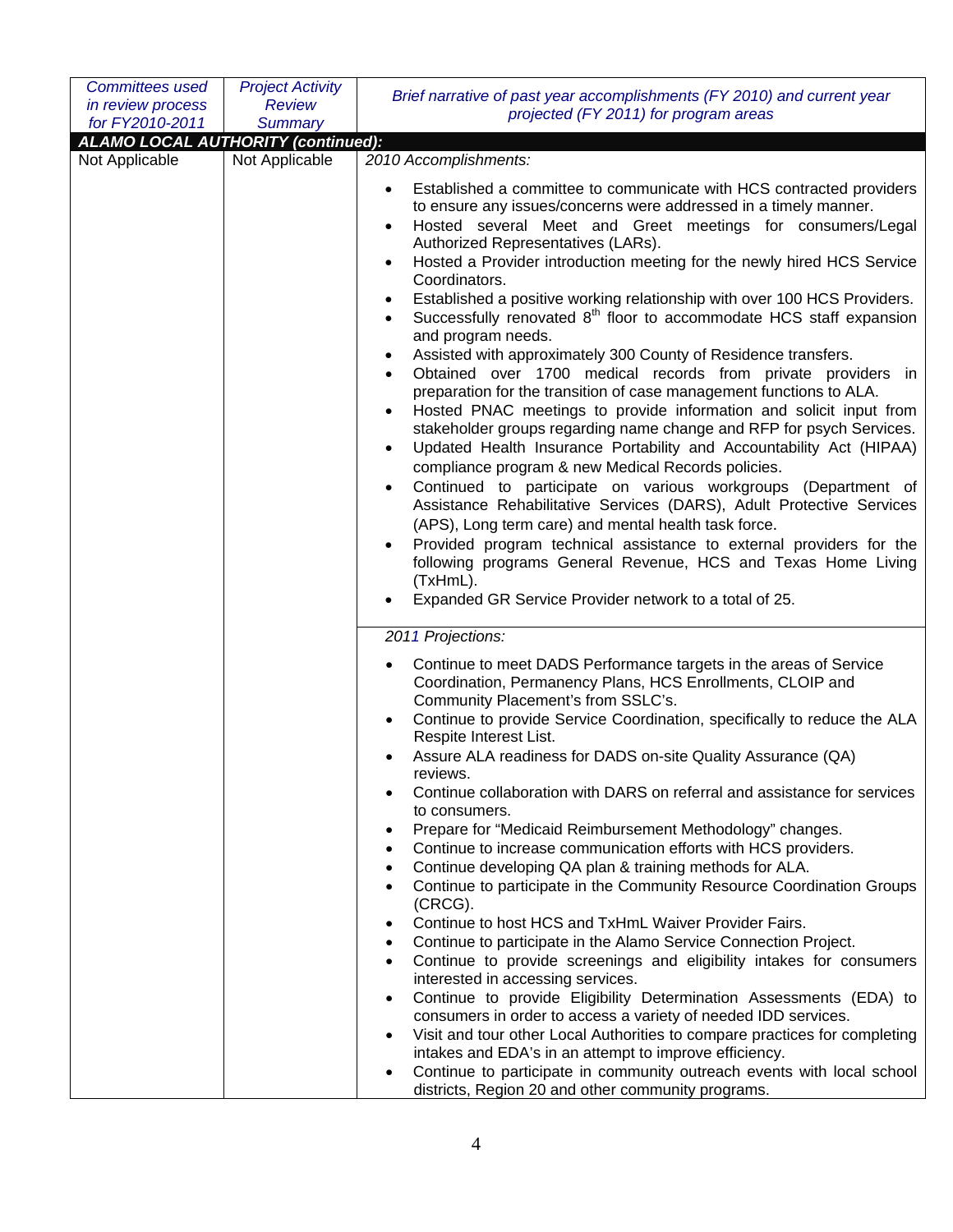| Committees used in<br>review process for<br>FY2010-2011 | <b>Project Activity</b><br><b>Review Summary</b> | Brief narrative of past year accomplishments (FY 2010) and current year<br>projected (FY 2011) for program areas |
|---------------------------------------------------------|--------------------------------------------------|------------------------------------------------------------------------------------------------------------------|
| BEXAR AREA AGENCY ON AGING:                             |                                                  |                                                                                                                  |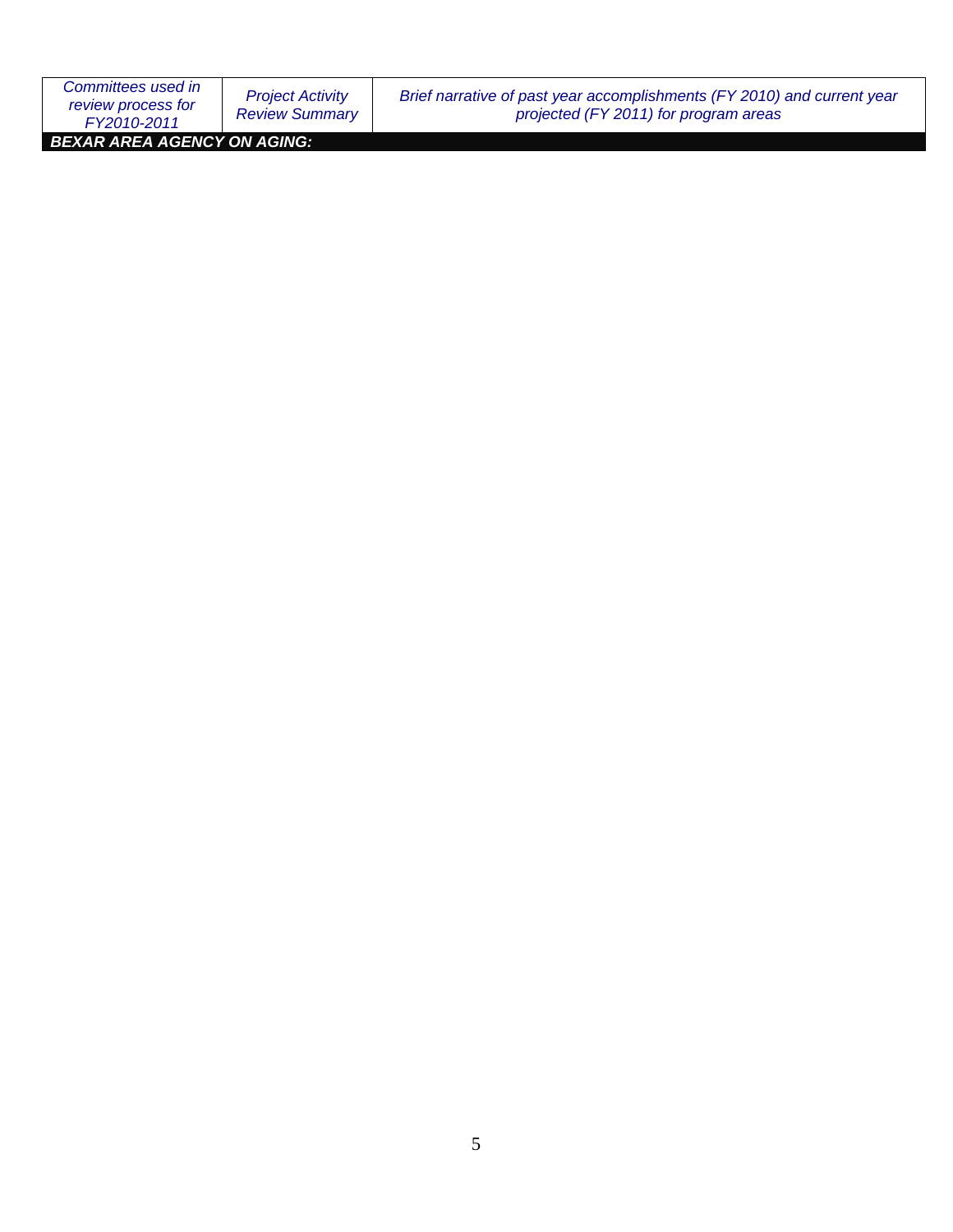| <b>Bexar Senior Advisory</b> | <b>Total Number of</b>                               | • The National Association of Area Agencies on Aging awarded the                                                                                                                                    |
|------------------------------|------------------------------------------------------|-----------------------------------------------------------------------------------------------------------------------------------------------------------------------------------------------------|
| Committee                    | Projects Reviewed for<br>Fiscal Year 2010: 1         | Bexar AAA Ombudsman Program, three Innovation and Achievement<br>Awards, for the Elders Advocacy Network, Health Care Consortium,<br>and Bexar Assisted Living Task Force; BAAA was the only AAA in |
|                              | <b>Total Number of</b><br><b>Projected Projects</b>  | Texas to be recognized by the n4a.                                                                                                                                                                  |
|                              | <b>Reviews for Fiscal</b>                            | • Administration on Aging's 2010 Grantee Conference gave Alamo<br>Service Connection (ASC) the Changing Lives Award for its Cool                                                                    |
|                              | Year 2011: 0                                         | Neighbor and Warm Hearts, Warm Homes programs.                                                                                                                                                      |
|                              |                                                      | SAILS 20th Annual Americans with Disabilities Celebration recognized                                                                                                                                |
|                              | <b>Total Dollar Value of</b><br>Projects Reviewed in | BAAA and the Nonprofit Organization of the Year for its support and<br>promotion of disability organizations through the ASC.                                                                       |
|                              | <b>Fiscal 2010:</b>                                  | mmLearn.org, a community outreach and education program of                                                                                                                                          |
|                              | \$292,968.00                                         | Morningside Ministries, recognized ASC for supporting and promoting<br>mmLearn.org through the ASC eNewsletter and website.                                                                         |
|                              | <b>Total Dollar Value of</b><br>Projected Project    | • Alamo Service Connection staff, with the support of the Steering                                                                                                                                  |
|                              | <b>Reviews for Fiscal</b>                            | Committee, began the development of a donor fund through the AADC<br>and sent out its first donor letters. The group also created a video to                                                        |
|                              | Year 2011: 0                                         | inform the community about its services and to promote the ASC to<br>foundations and individual donors.                                                                                             |
|                              | <b>Review Timeline</b>                               | BAAA was selected by Health and Human Services to host one of 10                                                                                                                                    |
|                              | (Average Number of                                   | events in the U.S. and the only event in Texas, where officials from the                                                                                                                            |
|                              | Days):45 days                                        | White House, Health and Human Services (HHS), and the Center for                                                                                                                                    |
|                              | Number of State and                                  | Medicare and Medicaid (CMS) came to San Antonio to kick off the new<br>HHS website (CuidadoDeSalud.gov) and tell seniors about the                                                                  |
|                              | Regional Plans/                                      | Affordable Care Act.                                                                                                                                                                                |
|                              | <b>Environmental Impact</b>                          | • Dr. Martha Spinks, BAAA Director, attended a Listening Session in                                                                                                                                 |
|                              | <b>Statements Reviewed</b><br>for Fiscal Year 2010:  | Dallas with Assistant Secretary of HHS for Aging, Kathleen Greenlee,                                                                                                                                |
|                              | 0                                                    | to comment on the reauthorization of the Older Americans Act.                                                                                                                                       |
|                              |                                                      | • BAAA assisted with planning to send several hundred seniors from<br>San Antonio and Bexar County to Senior Day at the Capitol in<br>February 2011.                                                |
|                              |                                                      | Using a media planner, BAAA launched its first major marketing<br>campaign in December to promote Medicare Open Enrollment and                                                                      |
|                              |                                                      | Low Income Support.                                                                                                                                                                                 |
|                              |                                                      | Nellie Garay, Family Caregiver Specialist, received a scholarship to<br>attend the Rosalyn Carter Foundation annual Caregiver Conference.                                                           |
|                              |                                                      | The scholarship was based on the outstanding contributions of Ms.                                                                                                                                   |
|                              |                                                      | Garay in the area of family caregiving. At the conference, Ms. Garay                                                                                                                                |
|                              |                                                      | made a presentation to a national audience on Grandparents Caring<br>for Grandchildren.                                                                                                             |
|                              |                                                      | Dr. Martha Spinks, BAAA Director, was invited to make a presentation                                                                                                                                |
|                              |                                                      | at the Texas Conference on Aging titled, "Script Girls and Geezer                                                                                                                                   |
|                              |                                                      | Geeks: Using Technology to Transform the Social Role of Seniors.                                                                                                                                    |
|                              |                                                      | The supervisory position of the Alamo Service Connection Aging and                                                                                                                                  |
|                              |                                                      | Disability Resource Center was upgraded from coordinator to<br>manager, reflecting the growing profile and customer demand of the                                                                   |
|                              |                                                      | ASC.                                                                                                                                                                                                |
|                              |                                                      | BAAA created and filled a position for a Benefits Counselor Lead                                                                                                                                    |
|                              |                                                      | Specialist to manage the expanding need for staff who can provide                                                                                                                                   |
|                              |                                                      | expert counseling on Medicare, Medicaid and Social Security benefits.<br>Martha Ramirez, former ASC program coordinator, was selected for                                                           |
|                              |                                                      | the Young Leaders Internship Program with Health and Human                                                                                                                                          |
|                              |                                                      | Services, a three year program intended to develop new senior leaders<br>for federal government.                                                                                                    |
|                              |                                                      |                                                                                                                                                                                                     |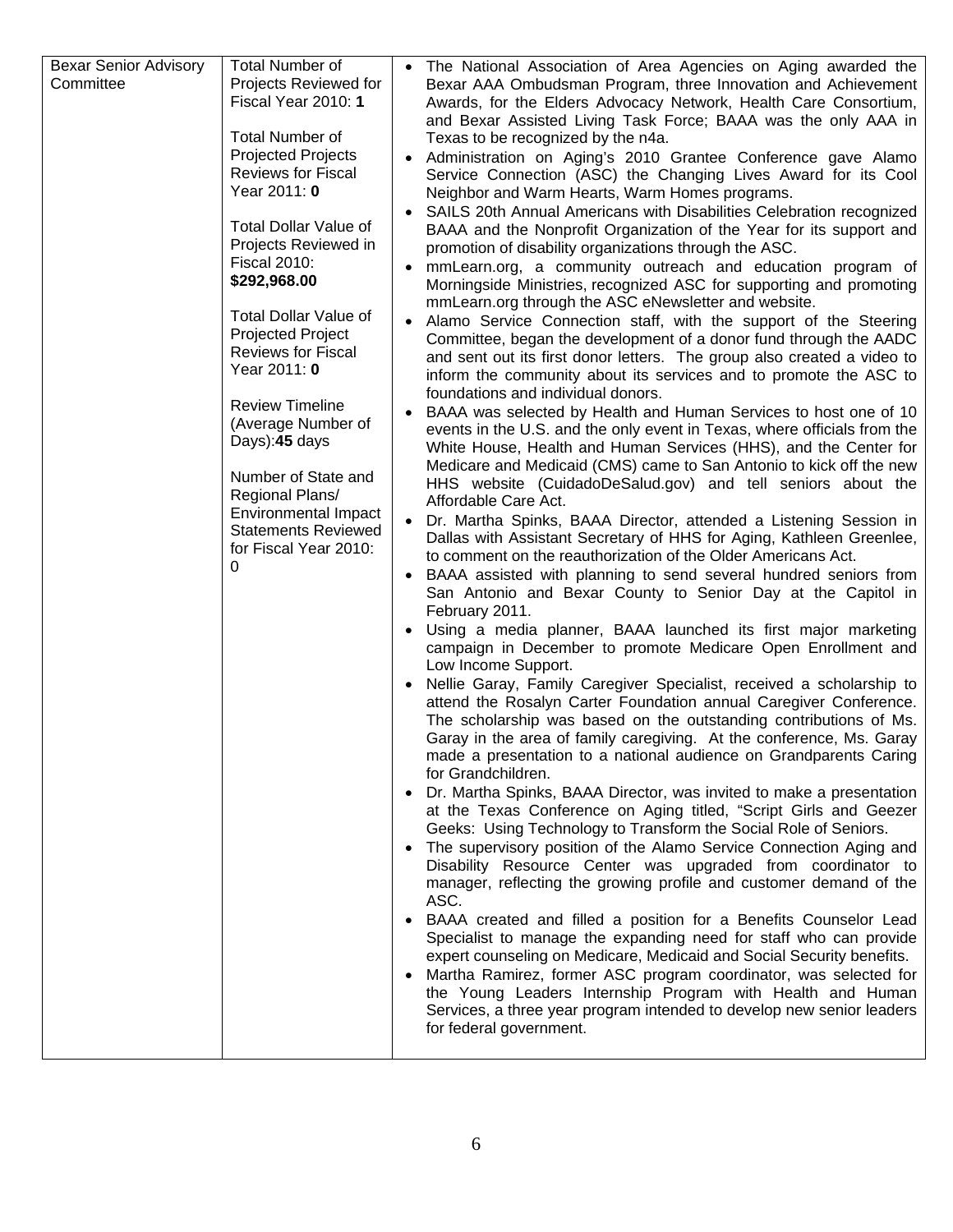| Committees used in<br>review process for<br>FY2010-2011 | <b>Project Activity</b><br><b>Review Summary</b> | Brief narrative of past year accomplishments (FY 2010) and current year<br>projected (FY 2011) for program areas                                                                                                                                                                                                                                                                                                                                                                                                                                                                                                                                                                                                       |
|---------------------------------------------------------|--------------------------------------------------|------------------------------------------------------------------------------------------------------------------------------------------------------------------------------------------------------------------------------------------------------------------------------------------------------------------------------------------------------------------------------------------------------------------------------------------------------------------------------------------------------------------------------------------------------------------------------------------------------------------------------------------------------------------------------------------------------------------------|
| <b>BEXAR AGING (continued):</b>                         |                                                  |                                                                                                                                                                                                                                                                                                                                                                                                                                                                                                                                                                                                                                                                                                                        |
|                                                         |                                                  | 2010 Accomplishments continued:<br>• BAAA created and filled a position for a Benefits Counselor Lead<br>Specialist to manage the expanding need for staff who can provide                                                                                                                                                                                                                                                                                                                                                                                                                                                                                                                                             |
|                                                         |                                                  | expert counseling on Medicare, Medicaid and Social Security benefits.<br>The BAAA Ombudsman Program Elders Advocacy Network (EAN):<br>Education Initiative; Coordinated (for its 11th year), 12 EAN<br>Workshops, for community advocates, surveyors, provider staff and<br>Certified Volunteer Ombudsmen, averaging from 60 to 90 participants<br>at each workshop; Texas Department of Aging and Disability Services<br>(DADS) / Education Services Division provided trainers and free C.E.U.<br>credits to over 900 E.A.N. Health Advocacy participants.                                                                                                                                                           |
|                                                         |                                                  | The Bexar Long Term Care Services Committee / Health Care<br>Consortium (HCC) hosted its sixth Building Bridges Conference in<br>2010, the topic focused on the need for mental health care education<br>for frontline healthcare workers. AACOG posted the Reflections of a<br>C.N.A. video on their aging website. An HCC partner, Goodwill<br>Industries, opened its 2nd Good Careers Academy, with over 100                                                                                                                                                                                                                                                                                                        |
|                                                         |                                                  | health care workers and industry leaders in attendance. The HCC<br>initiated a project with Concordia University of San Antonio, to create<br>the first of its kind Mental Health Certificate for Health Care Workers.<br>The Bexar Assisted Living Task Force, continued its partnership with<br>DADS, to investigate unlicensed care facilities in Bexar County, as<br>supported by two legislative bills, sponsored by State Representative<br>Jose Menendez, District 124 (HB1168 and HB216). In 2010, the BAAA<br>Managing Local Ombudsman was appointed by Representative<br>Menendez, to serve on the Haven For Hope Task Force (developing<br>shelter solutions for the displaced and homeless in the region). |
|                                                         |                                                  | The Bexar Aging Certified Volunteer Ombudsmen logged 4,208 service<br>$\bullet$<br>hours, visiting 14,484 LTC facility residents and investigating/resolving<br>1,556 complaints, meeting with 1,815 family members, held 3,893 LTC<br>staff consultations, and attended 52 Region 8 Regulatory LTC Facility<br>Surveys.                                                                                                                                                                                                                                                                                                                                                                                               |
|                                                         |                                                  | Distributed the BAAA Ombudsman Program and Long Term Care<br>facilities, Disaster/Emergency Preparedness Plans, (developed in<br>2009), to the Bexar County Nursing Homes and Assisted Living<br>Facilities.                                                                                                                                                                                                                                                                                                                                                                                                                                                                                                           |
|                                                         |                                                  | Continued to facilitate "Special Emphasis" projects, of the Bexar<br>Assisted Living Task Force, Health Care Consortium, EAN Education<br>Workshops, LTC Family Council / Resident Council Training, Money<br>Follows the Person Promoting Independence Community Transition<br>Team Education Committee, and Bexar Mental Health Task Force care<br>worker skills development initiatives.                                                                                                                                                                                                                                                                                                                            |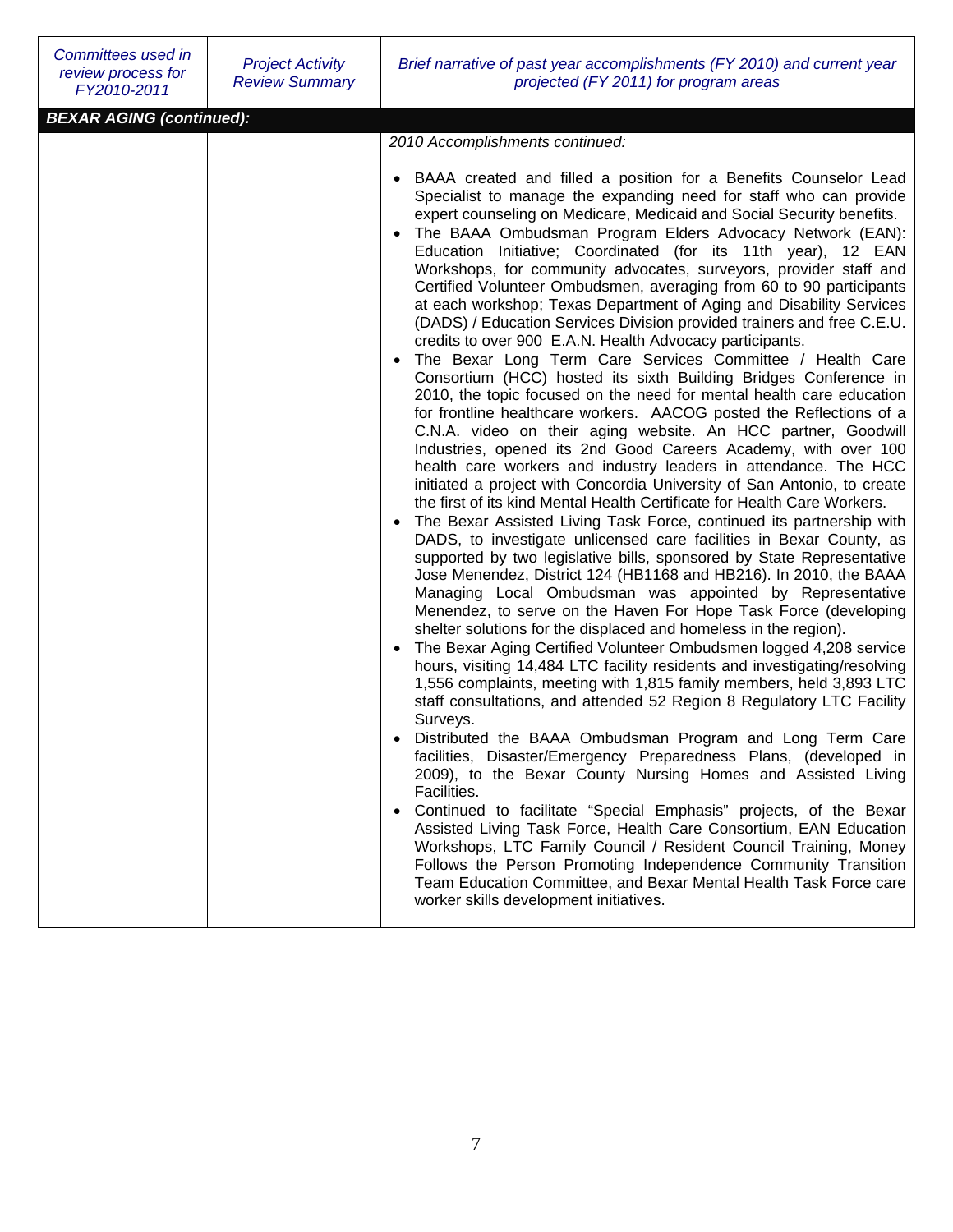| <b>Committees used</b><br>in review process<br>for FY 2010-2011 | <b>Project Activity</b><br><b>Review Summary</b> | Brief narrative of past year accomplishments (FY 2010) and current<br>year projected (FY 2011) for program areas                                                                                                                                                                                                                                                                                                                                                                                                                                                                                                                                                                                                                                                                                                                                                                                                                                                                                                                                                                                                                                                                                                                                                                                                                                                                                                                                                                                                                                                                                                                                                                                                                                                                                                                                                                                                                                                                                                                                                                                                                                                                                                                                                                                                                                                                                                                                                                                                                                                                                                                                                                                                                                                                                                                                                                                                                                                                                            |
|-----------------------------------------------------------------|--------------------------------------------------|-------------------------------------------------------------------------------------------------------------------------------------------------------------------------------------------------------------------------------------------------------------------------------------------------------------------------------------------------------------------------------------------------------------------------------------------------------------------------------------------------------------------------------------------------------------------------------------------------------------------------------------------------------------------------------------------------------------------------------------------------------------------------------------------------------------------------------------------------------------------------------------------------------------------------------------------------------------------------------------------------------------------------------------------------------------------------------------------------------------------------------------------------------------------------------------------------------------------------------------------------------------------------------------------------------------------------------------------------------------------------------------------------------------------------------------------------------------------------------------------------------------------------------------------------------------------------------------------------------------------------------------------------------------------------------------------------------------------------------------------------------------------------------------------------------------------------------------------------------------------------------------------------------------------------------------------------------------------------------------------------------------------------------------------------------------------------------------------------------------------------------------------------------------------------------------------------------------------------------------------------------------------------------------------------------------------------------------------------------------------------------------------------------------------------------------------------------------------------------------------------------------------------------------------------------------------------------------------------------------------------------------------------------------------------------------------------------------------------------------------------------------------------------------------------------------------------------------------------------------------------------------------------------------------------------------------------------------------------------------------------------------|
| <b>BEXAR AREA AGENCY ON AGING:</b>                              |                                                  |                                                                                                                                                                                                                                                                                                                                                                                                                                                                                                                                                                                                                                                                                                                                                                                                                                                                                                                                                                                                                                                                                                                                                                                                                                                                                                                                                                                                                                                                                                                                                                                                                                                                                                                                                                                                                                                                                                                                                                                                                                                                                                                                                                                                                                                                                                                                                                                                                                                                                                                                                                                                                                                                                                                                                                                                                                                                                                                                                                                                             |
|                                                                 |                                                  |                                                                                                                                                                                                                                                                                                                                                                                                                                                                                                                                                                                                                                                                                                                                                                                                                                                                                                                                                                                                                                                                                                                                                                                                                                                                                                                                                                                                                                                                                                                                                                                                                                                                                                                                                                                                                                                                                                                                                                                                                                                                                                                                                                                                                                                                                                                                                                                                                                                                                                                                                                                                                                                                                                                                                                                                                                                                                                                                                                                                             |
|                                                                 |                                                  |                                                                                                                                                                                                                                                                                                                                                                                                                                                                                                                                                                                                                                                                                                                                                                                                                                                                                                                                                                                                                                                                                                                                                                                                                                                                                                                                                                                                                                                                                                                                                                                                                                                                                                                                                                                                                                                                                                                                                                                                                                                                                                                                                                                                                                                                                                                                                                                                                                                                                                                                                                                                                                                                                                                                                                                                                                                                                                                                                                                                             |
|                                                                 |                                                  | 2010 Projections:<br>Continue to expand the BAAA Ombudsman Program Elders Advocacy<br>$\bullet$<br>Network: Education Initiative, to include Mental Health education for<br>frontline health care workers; building on the 11 years success of the<br>EAN.<br>The Bexar Long Term Care Services Committee / Health Care<br>$\bullet$<br>Consortium, will continue to network with the Alamo Colleges Health<br>Professions Academy and Good Careers Academy to promote career<br>ladder opportunities for all health care workers; and support the efforts<br>of Concordia University San Antonio Center, to create a unique Mental<br>Health Certificate for Health Care Workers.<br>BAAA Ombudsman Program will work to increase the 2010<br>$\bullet$<br>accomplishments, by 5%: Certified Volunteer Ombudsmen service<br>hours 4,418, visiting 15,208 LTC facility residents and<br>investigating/resolving 2,334 complaints, meeting with 2,722 family<br>members, held 4,088 LTC staff consultations.<br>Continue to work with the City of San Antonio Neighborhood Services<br>$\bullet$<br>Division, to establish a program that focuses on HB216 (municipal<br>authority to license, fine and regulate unlicensed boarding homes and<br>assisted living facilities), in San Antonio and Bexar County.<br>Continue to facilitate the "Special Emphasis" projects, of the Bexar<br>$\bullet$<br>Assisted Living Task Force, Health Care Consortium, EAN Education<br>Workshops, LTC Family Council / Resident Council Training, Money<br>Follows the Person Promoting Independence Community Transition<br>Team Education Committee, Bexar Mental Health Task Force care<br>worker skills development initiatives and Concordia University S.A.<br>Center Advisory Committee for the development of a Mental Health<br>Certificate for frontline health care workers.<br>BAAA will partner with Texas Public Radio and several other<br>$\bullet$<br>community partners in the presentation of the first annual "Silver<br>Solutions: A Resource Fair for Living Longer and Aging Stronger."<br>This will be a major community event held at Tripoint on May 15, 2011.<br>This is expected to be BAAA's annual signature event celebrating<br>Older Americans Month and a lead component in BAAA's overall<br>marketing strategy.<br>BAAA will utilize a New Freedom grant to expand its activities in<br>$\bullet$<br>Mobility Management.<br>BAAA staff and volunteers will assist the City of San Antonio and<br>$\bullet$<br>Bexar County with transporting several hundred seniors from San<br>Antonio and Bexar County to Senior Day at the Capitol in February<br>2011.<br>BAAA will expand its ASC and Benefits Counseling activities to provide<br>$\bullet$<br>more staff and expertise to low income Medicare recipients.<br>Nellie Garay, Family Caregiver Specialist, has been invited to make a<br>$\bullet$<br>presentation to the annual national conference of the American Society |
|                                                                 |                                                  | on Aging/National Council on Aging about Grandparents Caring for                                                                                                                                                                                                                                                                                                                                                                                                                                                                                                                                                                                                                                                                                                                                                                                                                                                                                                                                                                                                                                                                                                                                                                                                                                                                                                                                                                                                                                                                                                                                                                                                                                                                                                                                                                                                                                                                                                                                                                                                                                                                                                                                                                                                                                                                                                                                                                                                                                                                                                                                                                                                                                                                                                                                                                                                                                                                                                                                            |
|                                                                 |                                                  | Grandchildren.<br>Dr. Martha Spinks, BAAA Program Director, has been invited to make<br>$\bullet$<br>a presentation at the annual conference of the Texas Association of                                                                                                                                                                                                                                                                                                                                                                                                                                                                                                                                                                                                                                                                                                                                                                                                                                                                                                                                                                                                                                                                                                                                                                                                                                                                                                                                                                                                                                                                                                                                                                                                                                                                                                                                                                                                                                                                                                                                                                                                                                                                                                                                                                                                                                                                                                                                                                                                                                                                                                                                                                                                                                                                                                                                                                                                                                    |
|                                                                 |                                                  | Homes and Services for the Aging (TAHSA) on Adult Day Health Care.                                                                                                                                                                                                                                                                                                                                                                                                                                                                                                                                                                                                                                                                                                                                                                                                                                                                                                                                                                                                                                                                                                                                                                                                                                                                                                                                                                                                                                                                                                                                                                                                                                                                                                                                                                                                                                                                                                                                                                                                                                                                                                                                                                                                                                                                                                                                                                                                                                                                                                                                                                                                                                                                                                                                                                                                                                                                                                                                          |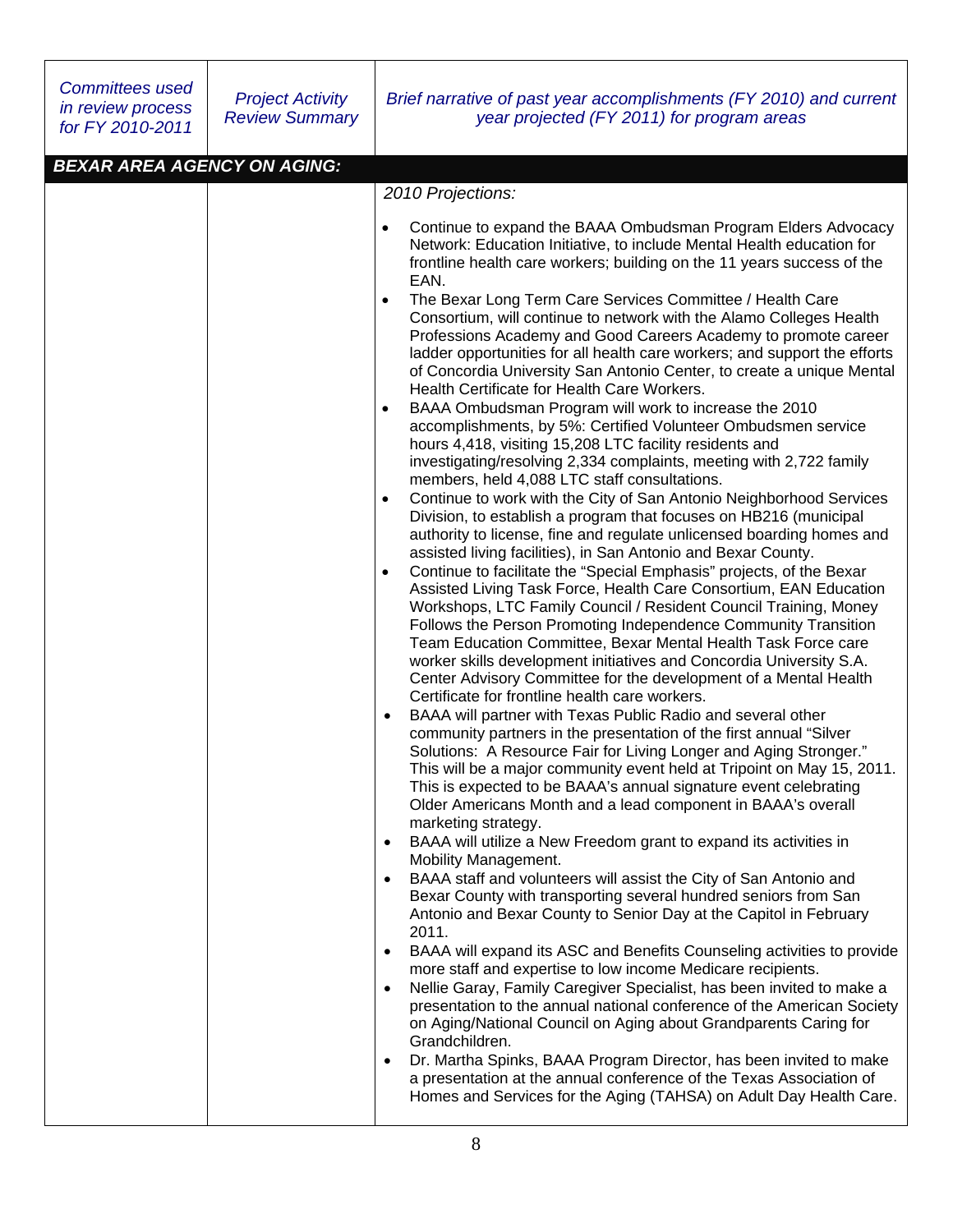| Committees used<br>in review process<br>for FY2010-2011 | <b>Project Activity</b><br><b>Review Summary</b> | Brief narrative of past year accomplishments (FY 2010) and current year<br>projected (FY 2011) for program areas                                                                                                                                                                                                                                                                                                                                                                                                                                                                                                                                                                                                                                                                                                                                                                                                                                                                |
|---------------------------------------------------------|--------------------------------------------------|---------------------------------------------------------------------------------------------------------------------------------------------------------------------------------------------------------------------------------------------------------------------------------------------------------------------------------------------------------------------------------------------------------------------------------------------------------------------------------------------------------------------------------------------------------------------------------------------------------------------------------------------------------------------------------------------------------------------------------------------------------------------------------------------------------------------------------------------------------------------------------------------------------------------------------------------------------------------------------|
|                                                         | <b>BEXAR AREA AGENCY ON AGING:</b>               |                                                                                                                                                                                                                                                                                                                                                                                                                                                                                                                                                                                                                                                                                                                                                                                                                                                                                                                                                                                 |
|                                                         |                                                  | 2011 Projections, continued:<br>BAAA will hire a second Mobility Specialist to address specialized<br>transportation needs of seniors and people with disabilities,<br>particularly as relates to ongoing rehabilitation, chemotherapy and<br>dialysis treatments and as related to discharge planning.<br>BAAA will hire a new Benefits Counselor who will be dedicated to<br>identifying and assisting seniors who qualify for special low income<br>services and supports to pay for health care expenses.<br>BAAA will hire a data manager to research, update, test and report<br>on databases and reporting systems.<br>BAAA will hire an assistant director to manage the increasingly<br>٠<br>complex demands on budgeting/fiscal management and operations.<br>BAAA will hire an additional staff person to staff the ASC.<br>BAAA will realign existing positions to better address growing<br>$\bullet$<br>community outreach and volunteer management requirements. |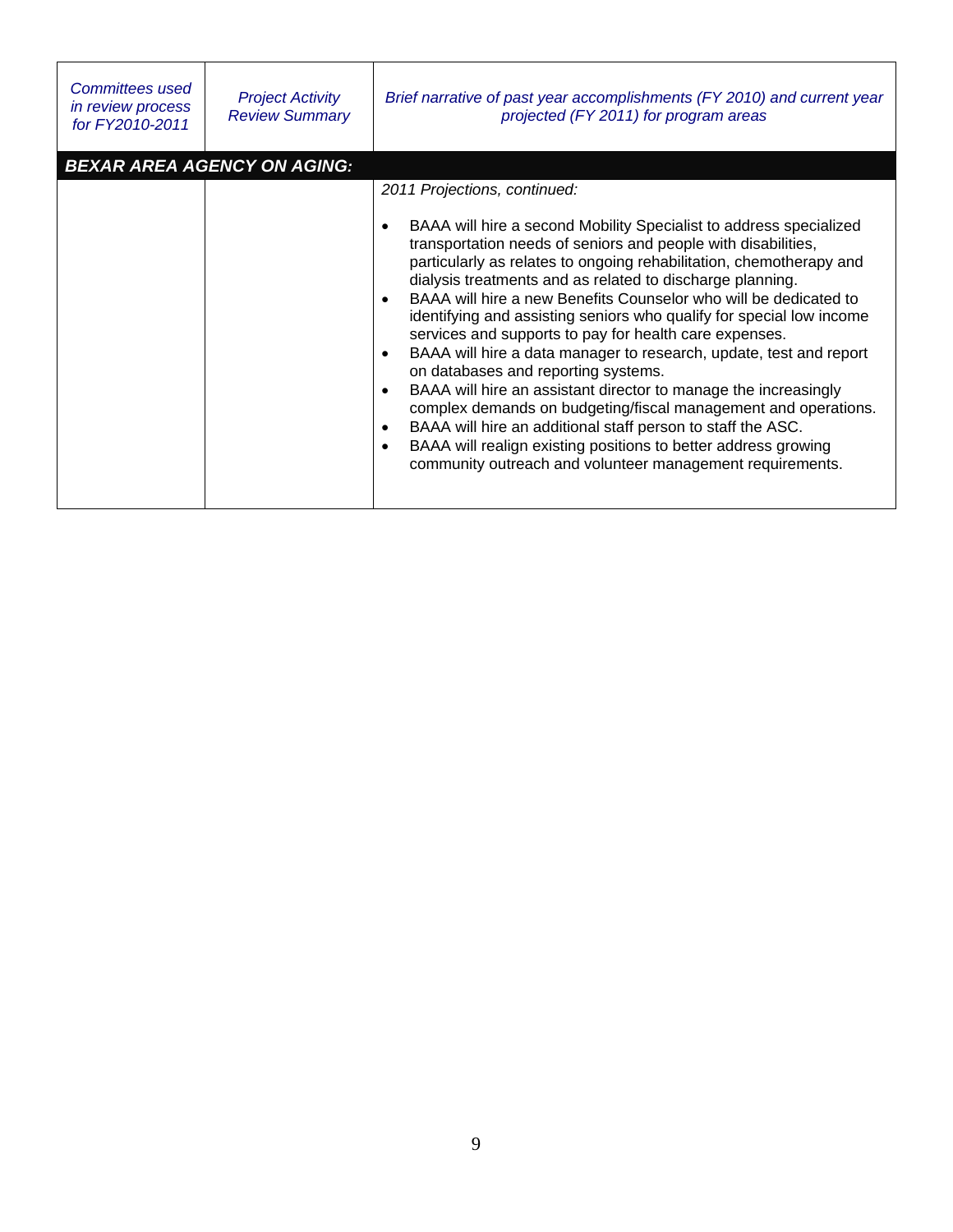| <b>Committees</b>       |                                           |                                                                            |
|-------------------------|-------------------------------------------|----------------------------------------------------------------------------|
| used in review          | <b>Project Activity</b>                   | Brief narrative of past year accomplishments (FY 2010) and current         |
| process for FY          | <b>Review Summary</b>                     | year projected (FY 2011) for program areas                                 |
| 2010-2011               |                                           |                                                                            |
|                         | CRIMINAL JUSTICE/LAW ENFORCEMENT ACADEMY: |                                                                            |
| <b>Criminal Justice</b> | <b>Total Number of</b>                    | 2010 Accomplishments:                                                      |
| Advisory                | <b>Projects Reviewed</b>                  | • Successfully updated the audio and visual equipment in the AACOG         |
| Committee               | for Fiscal Year 2010:                     | Boardroom to enhance training and presentations.                           |
|                         | 81                                        | • Maintained increase in our Interagency Agreement to perform              |
|                         |                                           | Preliminary Review Reports for the Governor's Office.                      |
|                         | <b>Total Number of</b>                    |                                                                            |
|                         | Projected Projects                        | • Successfully updated the planning grant workshops materials, revised     |
|                         | <b>Reviews for Fiscal</b>                 | the CJAC policies and procedures to include community plan incentives.     |
|                         | Year 2011: 80                             | • Successfully implemented the Office of the Governor - CJD changes        |
|                         |                                           | funding and solicitation of grant application.                             |
|                         | <b>Total Dollar Value of</b>              | • Completed two Grant Writing Workshops for Law Enforcement for the        |
|                         | Projects Reviewed                         | AARLEA.                                                                    |
|                         | in Fiscal 2010:                           | • Successfully completed monitoring site visit from the Office of the      |
|                         | \$15,309,634.68                           | Governor - CJD and incorporated all recommendations.                       |
|                         |                                           | • Maintained funding for the AACOG Regional Youth Criminal Justice         |
|                         | <b>Total Dollar Value of</b>              | Education Program.                                                         |
|                         | <b>Projected Project</b>                  | • Successful completion of three full time Basic Pease Officer Course      |
|                         | <b>Reviews for Fiscal</b>                 | training programs.                                                         |
|                         | Year 2011: \$                             | • Successful completion of the annual TCLEOSE audit of Academy             |
|                         | 40,000,000.00                             | policies and procedures, records<br>management,<br>and<br>reporting        |
|                         |                                           | procedures.                                                                |
|                         | <b>Review Timeline</b>                    | • Successful completion of annual audit conducted by the Texas Veterans    |
|                         | (Average Number of                        | Commission on records management and reporting procedures of               |
|                         | Days): 30 days                            | cadets receiving VA funding.                                               |
|                         |                                           | • Update and revision of Academy cadet policies and regulations.           |
|                         | Number of State and                       | • Acquired another full-time Academy Administrative Assistant to focus on  |
|                         | Regional Plans/                           | day-to-day operations of the BPOC training program.                        |
|                         | Environmental                             | • Achieved 72% hire rate for BPOC graduates two weeks after course         |
|                         | <b>Impact Statements</b>                  | completion.                                                                |
|                         | Reviewed for Fiscal                       | • Met high demand for peace officer training by implementing four BPOC     |
|                         | Year 2010:                                | classes annually; 3 full-time and 1 part-time evening cadet classes.       |
|                         | Reviewed 12                               | • Resumed professional development classes for Academy instructors and     |
|                         | <b>Community Plans</b>                    | staff through the University of Phoenix professors; conducted three        |
|                         | for the AACOG                             | classes during this reporting period.                                      |
|                         | Region                                    | • Redraft of Academy Advisory Board by-laws to include statutory changes   |
|                         | <b>Total Number of</b>                    | • Redraft of Adjunct Instructor contract template to provide better        |
|                         | Projects Reviewed                         | management of instructors                                                  |
|                         | for Fiscal Year 2010:                     | • Enhanced In-Service training catalog with new training to include: first |
|                         | 81                                        | responder courses, license reactivation courses, investigator courses      |
|                         |                                           | • Developed and implemented license reactivation course for In-Service     |
|                         | <b>Total Number of</b>                    | • Restructured and implemented state exam review procedures with           |
|                         | <b>Projected Projects</b>                 | exemplary results                                                          |
|                         | <b>Reviews for Fiscal</b>                 | • The BPOC obtained three (3) SIMUNITION© Instructor Certified             |
|                         | Year 2011: 80                             | instructors in anticipation of thirty five (35) SIMUNITION© training       |
|                         |                                           | weapons on order to be used for Reality Based Training.                    |
|                         | <b>Total Dollar Value of</b>              | • The BPOC obtained a certified Instructor in (Law Enforcement) Krav       |
|                         | Projects Reviewed                         | Maga ®, which will be implemented in future BPOC Defensive Tactics         |
|                         | in Fiscal 2010: \$                        | programs.                                                                  |
|                         | 15,309,634.68                             | • Received RBT/Simunitions training for enhancement of reality based       |
|                         |                                           | training for BPOC                                                          |
|                         | <b>Total Dollar Value of</b>              | • Secured additional driving track facilities for both BPOC and In-Service |
|                         | <b>Projected Project</b>                  | courses.                                                                   |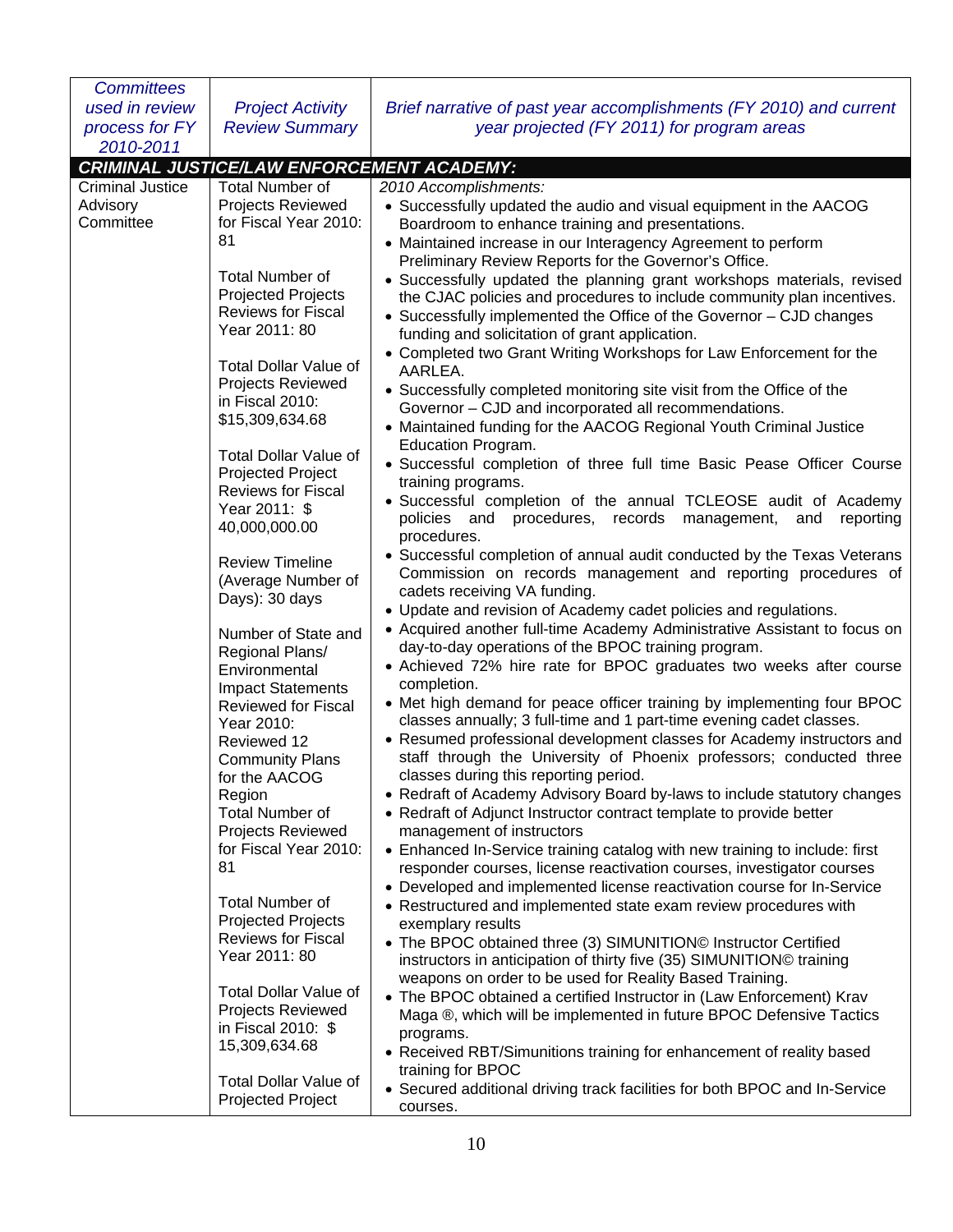| <b>Reviews for Fiscal</b>             | 2010 Accomplishments:                                                                                                                          |
|---------------------------------------|------------------------------------------------------------------------------------------------------------------------------------------------|
| Year 2011: \$                         | • Successfully updated the audio and visual equipment in the AACOG                                                                             |
| 40,000,000.00                         | Boardroom to enhance training and presentations.                                                                                               |
|                                       | • Maintained increase in our Interagency Agreement to perform                                                                                  |
| <b>Review Timeline</b>                | Preliminary Review Reports for the Governor's Office.                                                                                          |
| (Average Number of<br>Days): 30 days  | • Successfully updated the planning grant workshops materials, revised                                                                         |
|                                       | the CJAC policies and procedures to include community plan incentives.                                                                         |
| Number of State and                   | • Successfully implemented the Office of the Governor - CJD changes                                                                            |
| Regional Plans/                       | funding and solicitation of grant application.<br>• Completed two Grant Writing Workshops for Law Enforcement for the                          |
| Environmental                         | AARLEA.                                                                                                                                        |
| <b>Impact Statements</b>              | • Successfully completed monitoring site visit from the Office of the                                                                          |
| Reviewed for Fiscal                   | Governor - CJD and incorporated all recommendations.                                                                                           |
| Year 2010:                            | • Maintained funding for the AACOG Regional Youth Criminal Justice                                                                             |
| Reviewed 12<br><b>Community Plans</b> | Education Program.                                                                                                                             |
| for the AACOG                         | • Successful completion of three full time Basic Pease Officer Course                                                                          |
| Region                                | training programs.                                                                                                                             |
|                                       | • Successful completion of the annual TCLEOSE audit of Academy                                                                                 |
|                                       | policies and procedures, records management, and<br>reporting                                                                                  |
|                                       | procedures.<br>• Successful completion of annual audit conducted by the Texas Veterans                                                         |
|                                       | Commission on records management and reporting procedures of                                                                                   |
|                                       | cadets receiving VA funding.                                                                                                                   |
|                                       | • Update and revision of Academy cadet policies and regulations.                                                                               |
|                                       | • Acquired another full-time Academy Administrative Assistant to focus on                                                                      |
|                                       | day-to-day operations of the BPOC training program.                                                                                            |
|                                       | • Achieved 72% hire rate for BPOC graduates two weeks after course                                                                             |
|                                       | completion.                                                                                                                                    |
|                                       | • Met high demand for peace officer training by implementing four BPOC                                                                         |
|                                       | classes annually; 3 full-time and 1 part-time evening cadet classes.<br>• Resumed professional development classes for Academy instructors and |
|                                       | staff through the University of Phoenix professors; conducted three                                                                            |
|                                       | classes during this reporting period.                                                                                                          |
|                                       | • Redraft of Academy Advisory Board by-laws to include statutory changes                                                                       |
|                                       | • Redraft of Adjunct Instructor contract template to provide better                                                                            |
|                                       | management of instructors                                                                                                                      |
|                                       | • Enhanced In-Service training catalog with new training to include: first                                                                     |
|                                       | responder courses, license reactivation courses, investigator courses                                                                          |
|                                       | • Developed and implemented license reactivation course for In-Service                                                                         |
|                                       | • Restructured and implemented state exam review procedures with<br>exemplary results                                                          |
|                                       | • The BPOC obtained three (3) SIMUNITION© Instructor Certified                                                                                 |
|                                       | instructors in anticipation of thirty five (35) SIMUNITION© training                                                                           |
|                                       | weapons on order to be used for Reality Based Training.                                                                                        |
|                                       | • The BPOC obtained a certified Instructor in (Law Enforcement) Krav                                                                           |
|                                       | Maga ®, which will be implemented in future BPOC Defensive Tactics                                                                             |
|                                       | programs.                                                                                                                                      |
|                                       | • Received RBT/Simunitions training for enhancement of reality-based                                                                           |
|                                       | training for BPOC                                                                                                                              |
|                                       | • Secured additional driving track facilities for both BPOC and In-Service<br>courses.                                                         |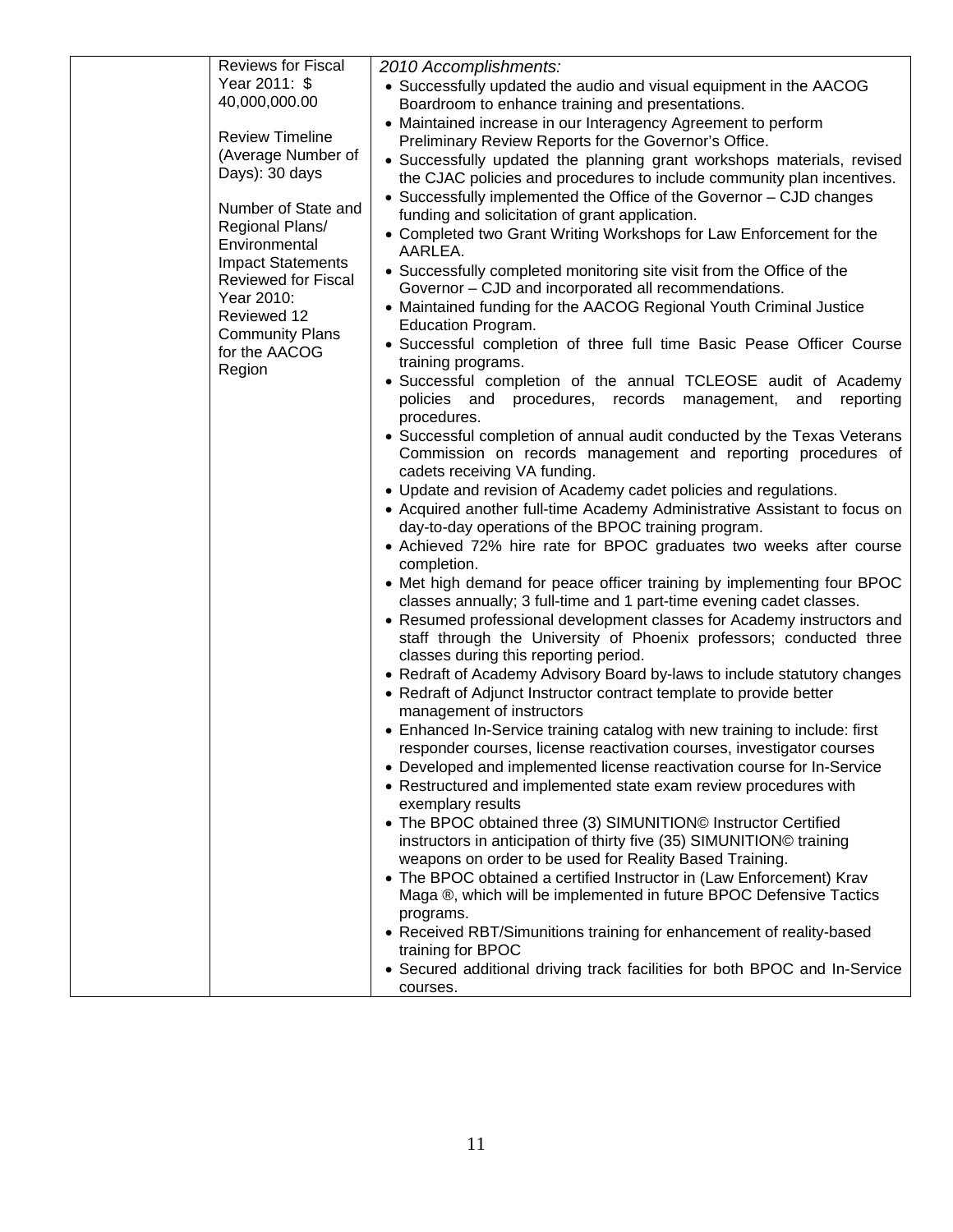| Committees used in<br>review process for<br>FY2010-2011                     | <b>Project Activity Review Summary</b>                                                                                                                                                                                                                                                                                                                                                                                                                                                                     | Brief narrative of past year<br>accomplishments (FY 2010) and current<br>year projected (FY 2011) for program areas                                                                                                                                                                                                                                                                                                                                                                                                                                                                                                                                                                                                                                                                                                                                                                                                                                                                                                  |
|-----------------------------------------------------------------------------|------------------------------------------------------------------------------------------------------------------------------------------------------------------------------------------------------------------------------------------------------------------------------------------------------------------------------------------------------------------------------------------------------------------------------------------------------------------------------------------------------------|----------------------------------------------------------------------------------------------------------------------------------------------------------------------------------------------------------------------------------------------------------------------------------------------------------------------------------------------------------------------------------------------------------------------------------------------------------------------------------------------------------------------------------------------------------------------------------------------------------------------------------------------------------------------------------------------------------------------------------------------------------------------------------------------------------------------------------------------------------------------------------------------------------------------------------------------------------------------------------------------------------------------|
| <b>ECONOMIC DEVELOPMENT:</b>                                                |                                                                                                                                                                                                                                                                                                                                                                                                                                                                                                            |                                                                                                                                                                                                                                                                                                                                                                                                                                                                                                                                                                                                                                                                                                                                                                                                                                                                                                                                                                                                                      |
| <b>Economic Development</b><br>and Environmental<br><b>Review Committee</b> | Total Number of Projects Reviewed for<br>Fiscal Year 2010: 36<br><b>Total Number of Projected Project</b><br>Reviews for Fiscal Year 2011: 40<br>Total Dollar Value of Projects Reviewed in<br>Fiscal 2010: \$\$72, 200,00<br><b>Total Dollar Value of Projected Project</b><br>Reviews for Fiscal Year 2011:<br>\$76,000,000<br>Review Timeline (Average Number of<br>Days): 30 days<br>Number of State and Regional Plans/<br><b>Environmental Impact Statements</b><br>Reviewed for Fiscal Year 2010: 2 | 2010 Accomplishments:<br>Held the Newly Elected<br><b>Officials</b><br>Workshop<br>Held<br>the<br>Planning<br>Zoning<br>and<br>$\bullet$<br>Workshop<br>Partnered with USDA and<br>made<br>$\bullet$<br>several joint presentations to rural<br>communities<br>Conducted the RRC meetings to<br>finalize<br>2011-2012<br><b>CDBG</b><br>the<br>Guidebook<br>Assisted EDA in conducting peer<br>reviews of other EDDs in the 6 state<br>region<br>Made an EDA presentation in a<br>by Congressman<br>webinar hosted<br>Henry Cuellar in his district<br>2011 Projections:<br>Schedule the annual<br>Newly Elected<br>Officials Workshop<br>Schedule the annual Planning and<br>Zoning Workshop<br>Score the AACOG Region's CDBG<br>$\bullet$<br>grant applications<br>Schedule<br>meeting<br>with<br>AACOG<br>$\bullet$<br>Regional EDC partners to discuss<br>upcoming<br>changes<br>the<br>in<br>development of the EDA required<br><b>CEDS</b><br>Participate in TDRA and EDA forums,<br>meetings, workshops, etc. |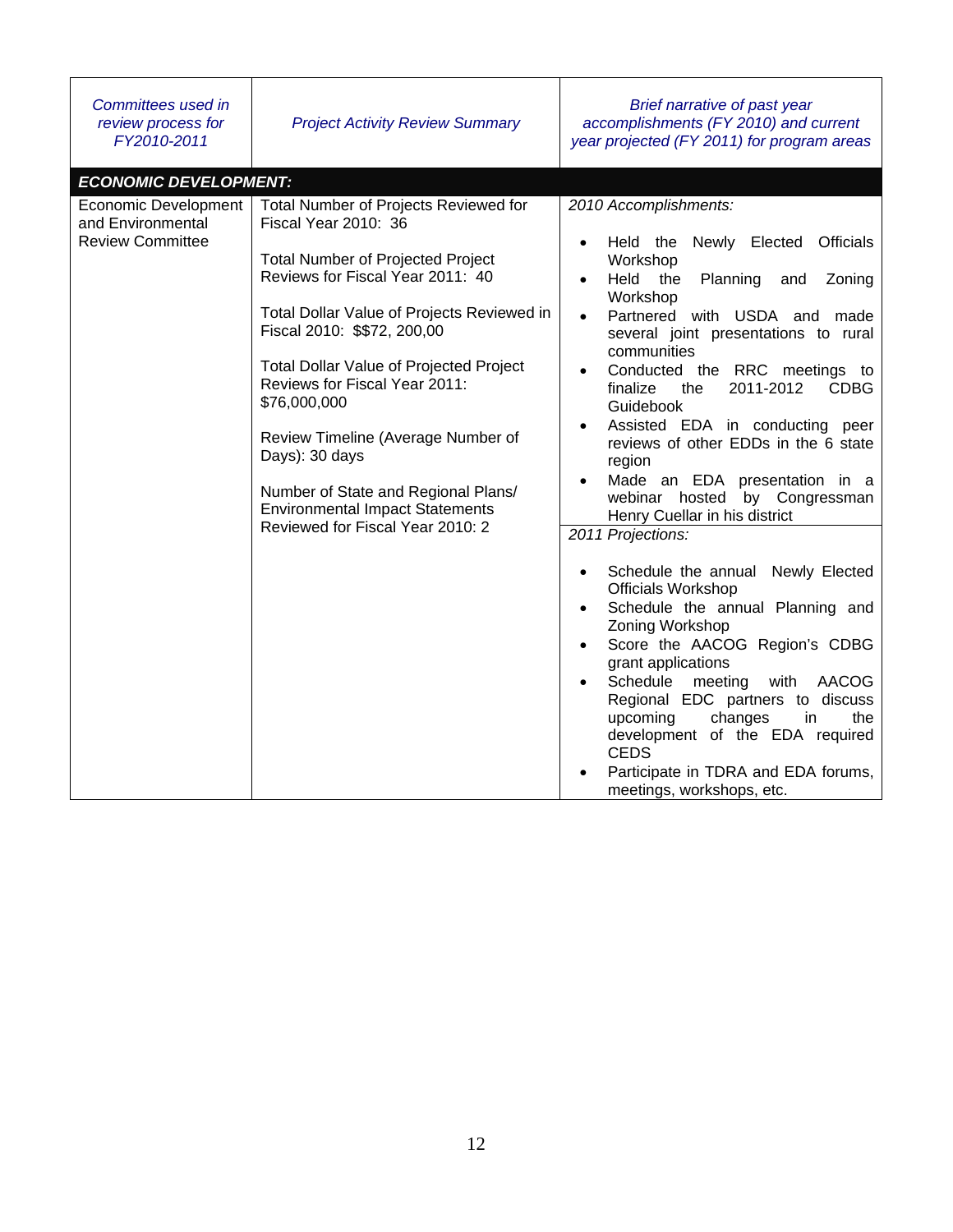| Committees used in<br>review process for<br>FY2010-2011 | <b>Project Activity Review Summary</b>                                                                                                                                                                                                                                                                                                                                   | Brief narrative of past year<br>accomplishments (FY 2010) and current<br>year projected (FY 2011) for program areas                                                                                                                                                                                                                                                                                                                                                                                                                                                                |
|---------------------------------------------------------|--------------------------------------------------------------------------------------------------------------------------------------------------------------------------------------------------------------------------------------------------------------------------------------------------------------------------------------------------------------------------|------------------------------------------------------------------------------------------------------------------------------------------------------------------------------------------------------------------------------------------------------------------------------------------------------------------------------------------------------------------------------------------------------------------------------------------------------------------------------------------------------------------------------------------------------------------------------------|
| <b>HEALTH &amp; HUMAN SERVICES:</b>                     |                                                                                                                                                                                                                                                                                                                                                                          |                                                                                                                                                                                                                                                                                                                                                                                                                                                                                                                                                                                    |
| Health and Human<br>Services Advisory<br>Committee      | Total Number of Projects Reviewed for<br>Fiscal Year 2010: 46<br><b>Total Number of Projected Projects</b><br>Reviews for Fiscal Year 2011: 50<br>Total Dollar Value of Projects Reviewed in<br>Fiscal 2010: \$54,026,194.00<br><b>Total Dollar Value of Projected Project</b><br>Reviews for Fiscal Year 2011:<br>\$60,000,000.00<br>Review Timeline (Average Number of | 2010 Accomplishments:<br>In 2010, the Regional Health and<br>Human Services Advisory Committee<br>(HHSAC) recruited several additional<br>members to better represent the<br>community.<br>The RHHSAC met ten times in 2010 to<br>review 46 Health and Human services<br>proposals.<br>Members actively participated in review<br>process and ensured that proposals<br>submitted reflected the best possible<br>services for the region.                                                                                                                                          |
|                                                         | Days): 30 days<br>Number of State and Regional Plans/<br><b>Environmental Impact Statements</b><br>Reviewed for Fiscal Year 2010: 0                                                                                                                                                                                                                                      | 2011 Projections:<br>Continue to recruit Committee<br>members as needed to ensure proper<br>representation of the Regional<br>community.<br>Meet as many times as necessary to<br>$\bullet$<br>insure that applications submitted are<br>reviewed in a timely manner.<br>Provide opportunities and materials for<br>members to actively, accurately, and<br>fairly participate in reviewing proposals<br>submitted each month.<br>Review approximately 40-50 TRACS<br>$\bullet$<br>applicable projects, with a projected<br>dollar value of \$50,000,000.00 to<br>\$60,000,000.00. |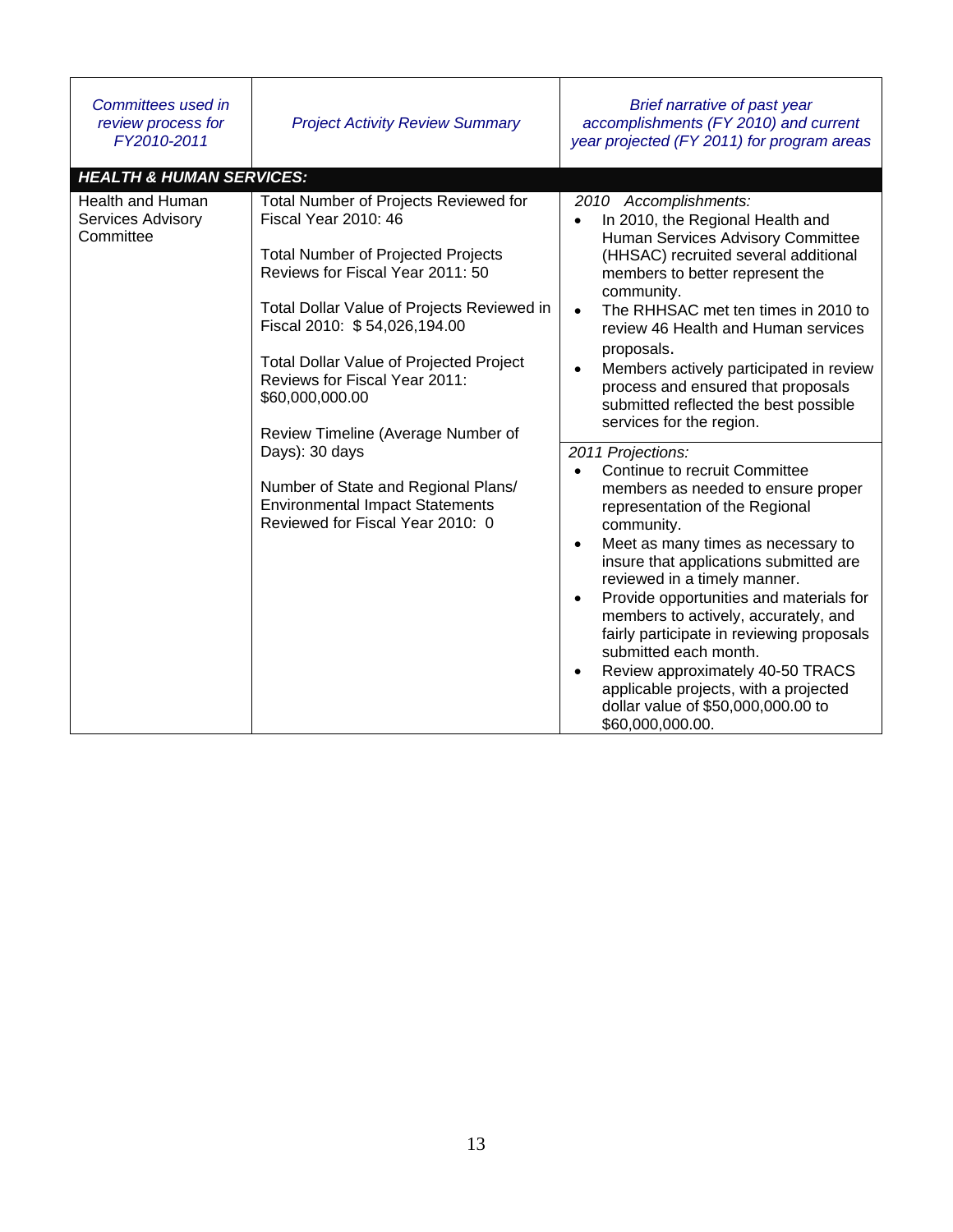| Committees used in<br>review process for<br>FY2010-2011                                             | <b>Project Activity Review</b><br><b>Summary</b> | Brief narrative of past year accomplishments (FY 2010) and<br>current year projected (FY 2011) for program areas                                                                                                                                                                                                                                                                                                                                                                                                                                                                                                                                                                                                                                                                                                                                                                                                                                                                                                                                                                                                                                                                                                                                                                                                                                                                                                                      |
|-----------------------------------------------------------------------------------------------------|--------------------------------------------------|---------------------------------------------------------------------------------------------------------------------------------------------------------------------------------------------------------------------------------------------------------------------------------------------------------------------------------------------------------------------------------------------------------------------------------------------------------------------------------------------------------------------------------------------------------------------------------------------------------------------------------------------------------------------------------------------------------------------------------------------------------------------------------------------------------------------------------------------------------------------------------------------------------------------------------------------------------------------------------------------------------------------------------------------------------------------------------------------------------------------------------------------------------------------------------------------------------------------------------------------------------------------------------------------------------------------------------------------------------------------------------------------------------------------------------------|
| <b>HOMELAND SECURITY:</b><br><b>Regional Emergency</b><br>Preparedness<br><b>Advisory Committee</b> | N/A                                              | 2010 Accomplishments:<br>Continuation of exemplary service and assistance to our<br>$\bullet$<br>regional jurisdictions.<br>Completion of Regional Interoperability Communications<br>$\bullet$<br>Plan Round 1.<br>Began update to the AACOG Regional All Hazard<br>$\bullet$<br>Mitigation Action Plan.<br>Participated in state training, exercises, and audit<br>$\bullet$<br>compliance program.<br>Continued to provide training for WEB EOC Emergency<br>$\bullet$<br>Notification System and Notification System.<br>Participated in TARC.<br>$\bullet$<br>Participated in CI/KR and other Data Calls.<br>$\bullet$<br>Participated and helped State with BSIR data.<br>$\bullet$<br>Professional association in Emergency Management,<br>$\bullet$<br>EMAT, Radio Communications, APCO, and IAEM.<br>Provide guidance and vision to regional First Responders<br>$\bullet$<br>organizations (LEPC, Law Enforcement,<br>Fire) and<br>jurisdictions on grant applications, mutual aid NIMS<br>compliance, NIMCAST, Emergency plans.<br>Maintained revised Mitigation Actions.<br>$\bullet$<br>Participated in Texas Radio Coalition and Interoperability.<br>$\bullet$<br>Participated in Communication Assets Survey and<br>$\bullet$<br>Mapping (CASM).<br>Support I-Info System.<br>$\bullet$<br>Continue<br>the<br>Implementation<br>Wide<br>of<br>Area<br>a<br>$\bullet$<br>Interoperability Radio Communications System. |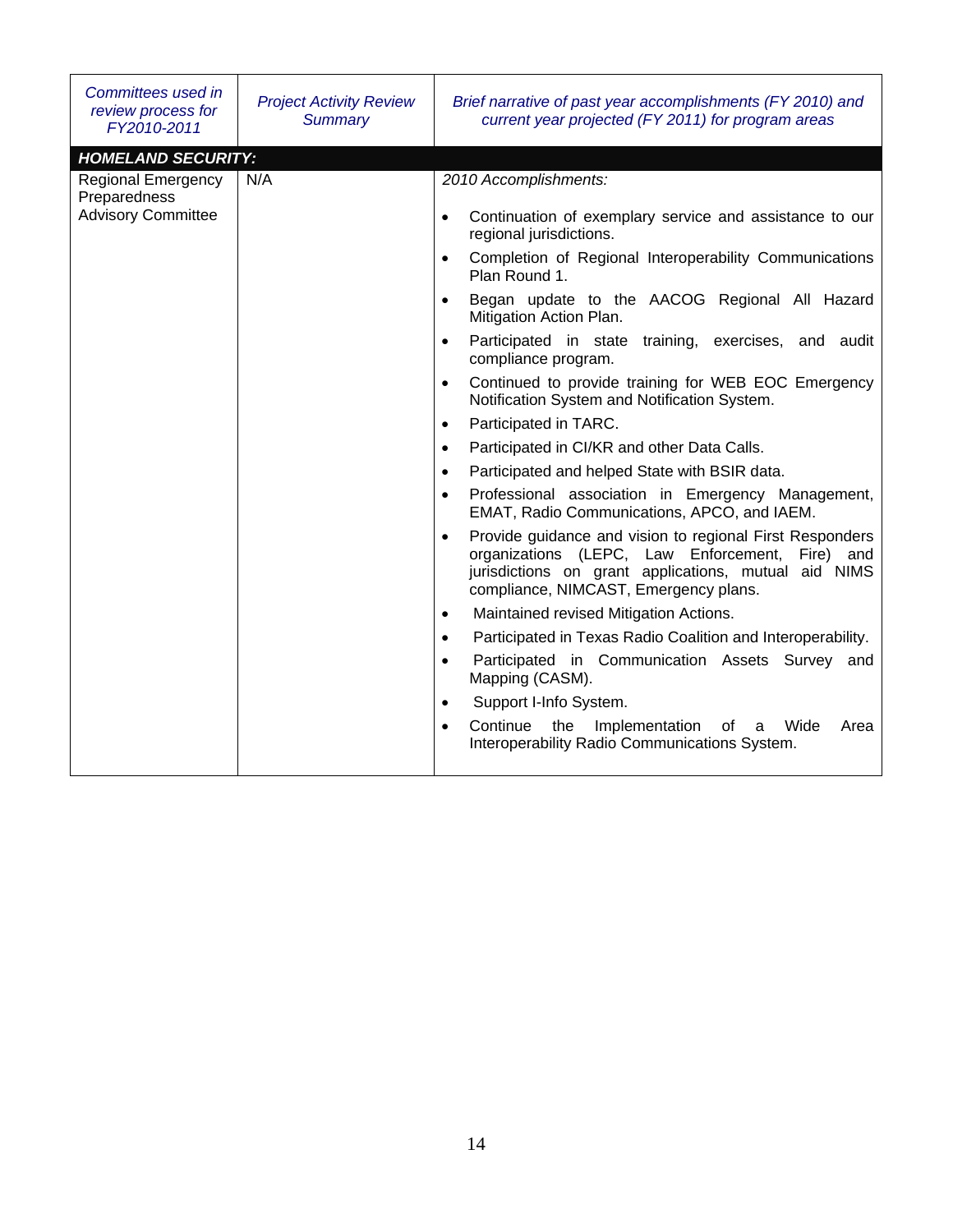| 2011 Projections:                                                                                                                                                                                            |
|--------------------------------------------------------------------------------------------------------------------------------------------------------------------------------------------------------------|
|                                                                                                                                                                                                              |
| • Continuation of exemplary service and assistance to our<br>regional jurisdictions.                                                                                                                         |
| • Complete Implementation of a Wide Area Interoperability<br>Radio Communications System.                                                                                                                    |
| Achievement of Level 5 interoperability within the region.                                                                                                                                                   |
| AACOG<br>Complete<br>the<br>Regional<br>Interoperability<br>Communications Plan Round 2.                                                                                                                     |
| Complete the update to the Alamo Regional All Hazard<br>Mitigation Acton Plan.                                                                                                                               |
| Amend REPAC By-Laws.                                                                                                                                                                                         |
| Participation in state training, exercises, and audit<br>compliance program.                                                                                                                                 |
| Continue to participate in Texas Radio Coalition and<br>Interoperability.                                                                                                                                    |
| Continue to participate in Local, State and DOD Exercises.                                                                                                                                                   |
| Participate in TARC.                                                                                                                                                                                         |
| Participate in CI/KR and other Data Calls.                                                                                                                                                                   |
| Participate and help State with BSIR data.                                                                                                                                                                   |
| Provide guidance and vision to regional First Responders<br>organizations (LEPC, Law Enforcement, Fire) and<br>jurisdictions on grant applications, mutual aid NIMS<br>compliance, NIMCAST, Emergency plans. |
| Participate in state training, exercises, and audit<br>compliance program.                                                                                                                                   |
| Provide training for WEB EOC Emergency Notification<br>$\bullet$<br>System and Notification System.                                                                                                          |
| Continue participation in Communication Assets Survey<br>and Mapping (CASM).                                                                                                                                 |
| Continue supporting the I-Info System.                                                                                                                                                                       |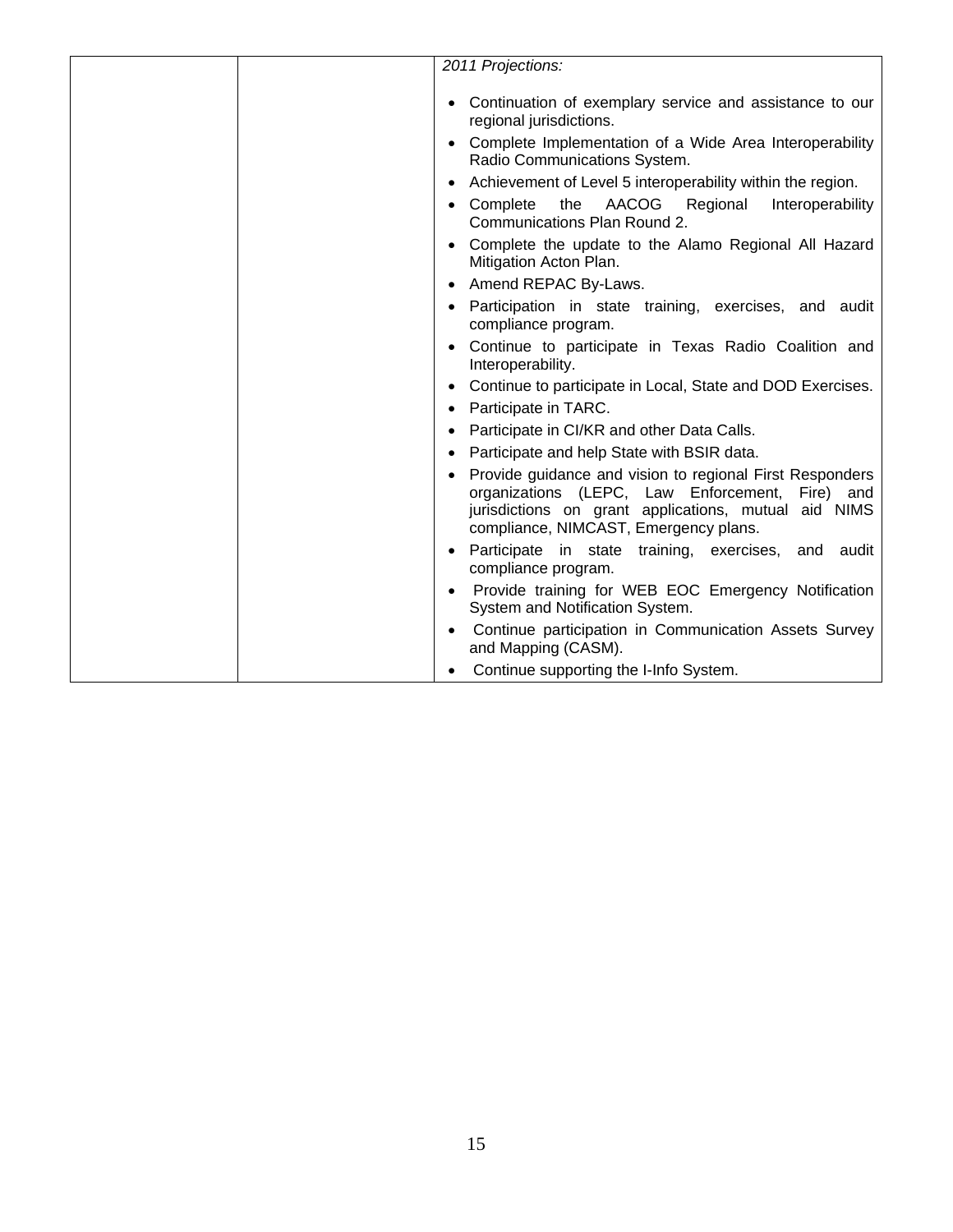| Committees used in<br>review process for<br>FY2010-2011                                                                                                                                                                                                                                                                                                                                                                                                                                                                                                          | <b>Project Activity Review Summary</b>                                                                                                                                                                                                                                                                                                                                                                                                                                                                                                                                                                                                                                                                                                                                                                                                                                                                                 | Brief narrative of past year accomplishments (FY<br>2010) and current year projected (FY 2011) for<br>program areas                                                                                                                                                                                                                                                                                                                                                                                                                                                                                                                                                                                                                                                                                        |
|------------------------------------------------------------------------------------------------------------------------------------------------------------------------------------------------------------------------------------------------------------------------------------------------------------------------------------------------------------------------------------------------------------------------------------------------------------------------------------------------------------------------------------------------------------------|------------------------------------------------------------------------------------------------------------------------------------------------------------------------------------------------------------------------------------------------------------------------------------------------------------------------------------------------------------------------------------------------------------------------------------------------------------------------------------------------------------------------------------------------------------------------------------------------------------------------------------------------------------------------------------------------------------------------------------------------------------------------------------------------------------------------------------------------------------------------------------------------------------------------|------------------------------------------------------------------------------------------------------------------------------------------------------------------------------------------------------------------------------------------------------------------------------------------------------------------------------------------------------------------------------------------------------------------------------------------------------------------------------------------------------------------------------------------------------------------------------------------------------------------------------------------------------------------------------------------------------------------------------------------------------------------------------------------------------------|
| <b>HOUSING:</b>                                                                                                                                                                                                                                                                                                                                                                                                                                                                                                                                                  |                                                                                                                                                                                                                                                                                                                                                                                                                                                                                                                                                                                                                                                                                                                                                                                                                                                                                                                        |                                                                                                                                                                                                                                                                                                                                                                                                                                                                                                                                                                                                                                                                                                                                                                                                            |
| <b>Housing Advisory</b><br><b>Total Number of Projects Reviewed</b><br>for Fiscal Year 2010: 4<br>Committee<br><b>Total Number of Projected Projects</b><br>Reviews for Fiscal Year 2011: 3<br><b>Total Dollar Value of Projects</b><br>Reviewed in Fiscal 2010:<br>\$48,731,000<br><b>Total Dollar Value of Projected</b><br>Project Reviews for Fiscal Year 2011:<br>\$33,000,000<br>Review Timeline (Average Number of<br>Days): 40 days<br>Number of State and Regional Plans/<br><b>Environmental Impact Statements</b><br>Reviewed for Fiscal Year 2010: 0 | 2010 Accomplishments:<br>Awarded \$379,444.00 from HUD for the<br>$\bullet$<br>Section 8 Housing Choice Voucher Program.<br>\$327,000.00<br>Provided<br>over<br>in<br>rental<br>$\bullet$<br>assistance to nearly 71 tenants residing in ten<br>rural counties in the AACOG region.<br>All applicants from the Housing Choice<br>$\bullet$<br>Voucher program waiting list were contacted.<br>2008 Housing Choice Voucher<br>program<br>$\bullet$<br>waiting list was exhausted.<br>18 new households were added to the<br>$\bullet$<br>Housing Choice voucher program and 10 new<br>port-ins were absorbed/administered in 2010.<br>Nearly \$4,400 was received in administrative<br>$\bullet$<br>fees from other public housing authorities for<br>port-ins.<br>Provided weatherization assistance to 1,266<br>$\bullet$<br>households in the 12-county region, for a total<br>of more than \$5,750,000 in services. |                                                                                                                                                                                                                                                                                                                                                                                                                                                                                                                                                                                                                                                                                                                                                                                                            |
|                                                                                                                                                                                                                                                                                                                                                                                                                                                                                                                                                                  |                                                                                                                                                                                                                                                                                                                                                                                                                                                                                                                                                                                                                                                                                                                                                                                                                                                                                                                        | 2011 Projections:<br>Strive to achieve an increase in the provision<br>of rental assistance to 83 tenants in the 11<br>rural counties.<br>The Section 8 waiting list will open in the<br>$\bullet$<br>spring of 2011.<br>Administrative fees from other PHAs for port-<br>$\bullet$<br>ins should increase to over \$6,500 for 2011.<br>Proposal to be submitted to HUD for additional<br>$\bullet$<br>funding and resources to expand housing<br>programs throughout the eleven counties.<br>Provide free foreclosure prevention counseling<br>$\bullet$<br>workshops in identified target areas having a<br>high level of foreclosures.<br>Provide at least an additional \$10,000,000 in<br>$\bullet$<br>weatherization assistance measures to eligible<br>individuals throughout the 12-county region. |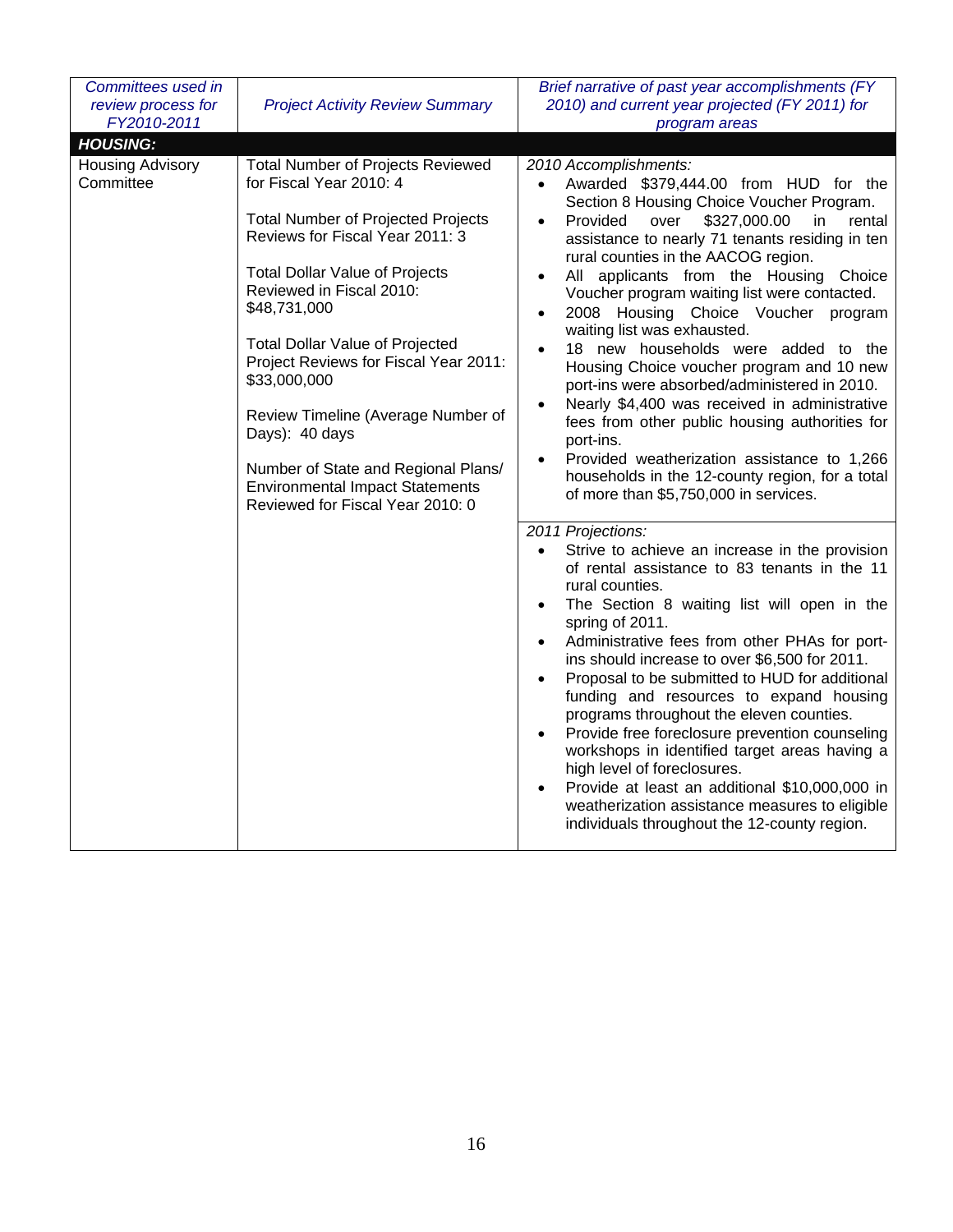| Committees used in review<br>process for FY2010-2011                                                 | <b>Project Activity Review</b><br><b>Summary</b> | Brief narrative of past year accomplishments (FY<br>2010) and current year projected (FY 2011) for<br>program areas                                                                                                                                                                                                                                                                                                                                                                                                                                                                                                                                                                                                                                                                                                                                                                                                                                                                                                                                                |
|------------------------------------------------------------------------------------------------------|--------------------------------------------------|--------------------------------------------------------------------------------------------------------------------------------------------------------------------------------------------------------------------------------------------------------------------------------------------------------------------------------------------------------------------------------------------------------------------------------------------------------------------------------------------------------------------------------------------------------------------------------------------------------------------------------------------------------------------------------------------------------------------------------------------------------------------------------------------------------------------------------------------------------------------------------------------------------------------------------------------------------------------------------------------------------------------------------------------------------------------|
| <b>NATURAL RESOURCES:</b><br>Air Improvement Resources<br>Executive/Advisory/Technical<br>Committees | Regional Clean Air Plan<br>Development.          | 2010 Accomplishments:<br>Operated six ozone monitors and three<br>meteorological stations in the San Antonio<br>Metropolitan Statistical Area (MSA)<br>Analyzed the current monitoring network and<br>work with TCEQ to improve data collection<br>Analyzed meteorological conditions that<br>influence high ozone readings<br>Develop proposals to improve data collection<br>on emissions sources in the San Antonio MSA<br>Promoted air quality controls by local<br>businesses and government agencies<br>2011 Projections:<br>Continue to operate 6 ozone monitors and 3<br>meteorological stations in the San Antonio<br>Metropolitan Statistical Area (MSA)<br>Continue analyzing meteorological conditions<br>that impact high ozone readings<br>Improved data collection and calculate select<br>emissions sources in the San Antonio MSA<br>Continue to promote air quality controls by<br>local businesses and government agencies<br>Update local photochemical modeling to be<br>used for future SIP requirements and control<br>strategy development |

r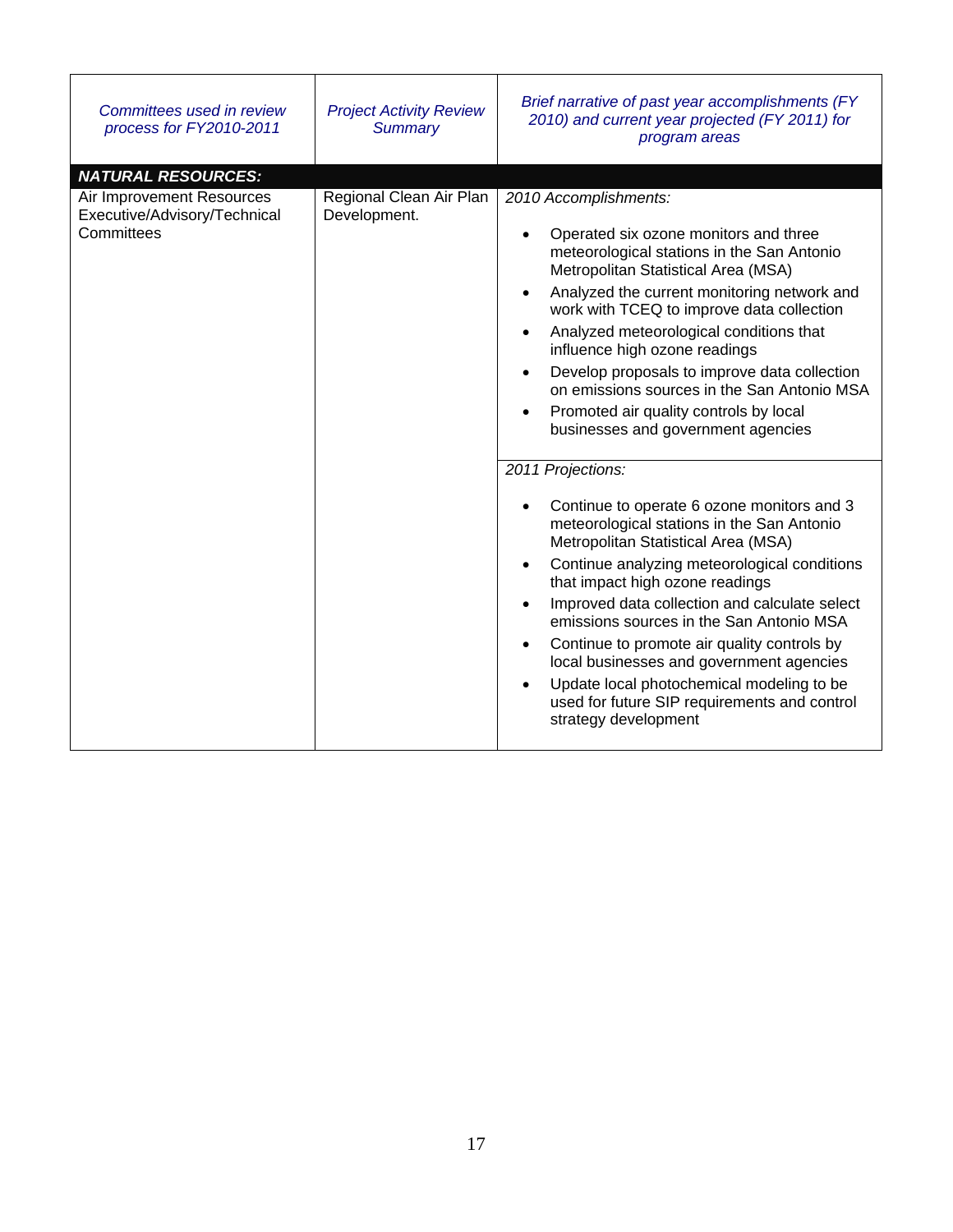| Committees used in review<br>process for FY2010-2011                                              | <b>Project Activity Review</b><br><b>Summary</b>                                                                                    | Brief narrative of past year accomplishments<br>(FY 2010) and current year projected (FY 2011)<br>for program areas                                                                                                                                                                                                                                                                                                                                                                                                                                                                                                                                                                                                                                                                                                                                                                                                                                                                                                                                                                                                                                                                                                                |
|---------------------------------------------------------------------------------------------------|-------------------------------------------------------------------------------------------------------------------------------------|------------------------------------------------------------------------------------------------------------------------------------------------------------------------------------------------------------------------------------------------------------------------------------------------------------------------------------------------------------------------------------------------------------------------------------------------------------------------------------------------------------------------------------------------------------------------------------------------------------------------------------------------------------------------------------------------------------------------------------------------------------------------------------------------------------------------------------------------------------------------------------------------------------------------------------------------------------------------------------------------------------------------------------------------------------------------------------------------------------------------------------------------------------------------------------------------------------------------------------|
| <b>AIR QUALITY OUTREACH:</b><br>Improvement Resources<br>Air<br><b>Public Education Committee</b> | Air quality and air pollution<br>outreach and education<br>activities targeting local<br>governments, businesses, and<br>industries | 2010 Accomplishments:<br>Expanded the number of vendors at<br>$\bullet$<br>2010 Fresh Air Friday (Ozone Season<br>Kickoff Event) from 24 vendors in 2009<br>to 25 vendors in 2010.<br><b>Collaborated with NuRide Rewards</b><br>$\bullet$<br>program to promote 2010 Walk & Roll<br>Challenge and increased employee<br>participation from 14 organizations in<br>2009 to 52 organizations in 2010.<br>Continued to work with Chambers of<br>Commerce and business associations to<br>encourage voluntary emission reduction<br>measures among the manufacturing and<br>business community.<br>Participated in over 40 outreach events<br>in which educational material about air<br>quality and pollution reduction programs<br>was distributed.<br>Developed new outreach materials for<br>$\bullet$<br>the Alamo Clean Air Partnership<br>program<br>Worked with Texas A&M Energy<br>$\bullet$<br>Systems Laboratory and CPS Energy on<br>the evaluation of past and projected NOx<br>reductions due to the Save for Tomorrow<br><b>Energy Program</b><br>Documented activities of the air quality<br>$\bullet$<br>outreach and education program in a<br>report covering January 2009 through<br>present<br>2011 Projections: |
|                                                                                                   |                                                                                                                                     | Work with PGC Creative advertising<br>agency to gain corporate sponsorship for<br>ozone kickoff event; Fresh Air Friday.<br>Pursue possible expansion of the Walk &<br>$\bullet$<br>Roll Challenge for alternative transporta-<br>tion through closer collaboration with<br>USAA and other corporate entities.<br>Conduct or participate in a minimum of<br>$\bullet$<br>five outreach events in rural counties<br>Re-organize and update<br>٠<br>CleanAirDrive.com Web site<br>Develop "Lean and Green" outreach<br>$\bullet$<br>campaign and put into action                                                                                                                                                                                                                                                                                                                                                                                                                                                                                                                                                                                                                                                                     |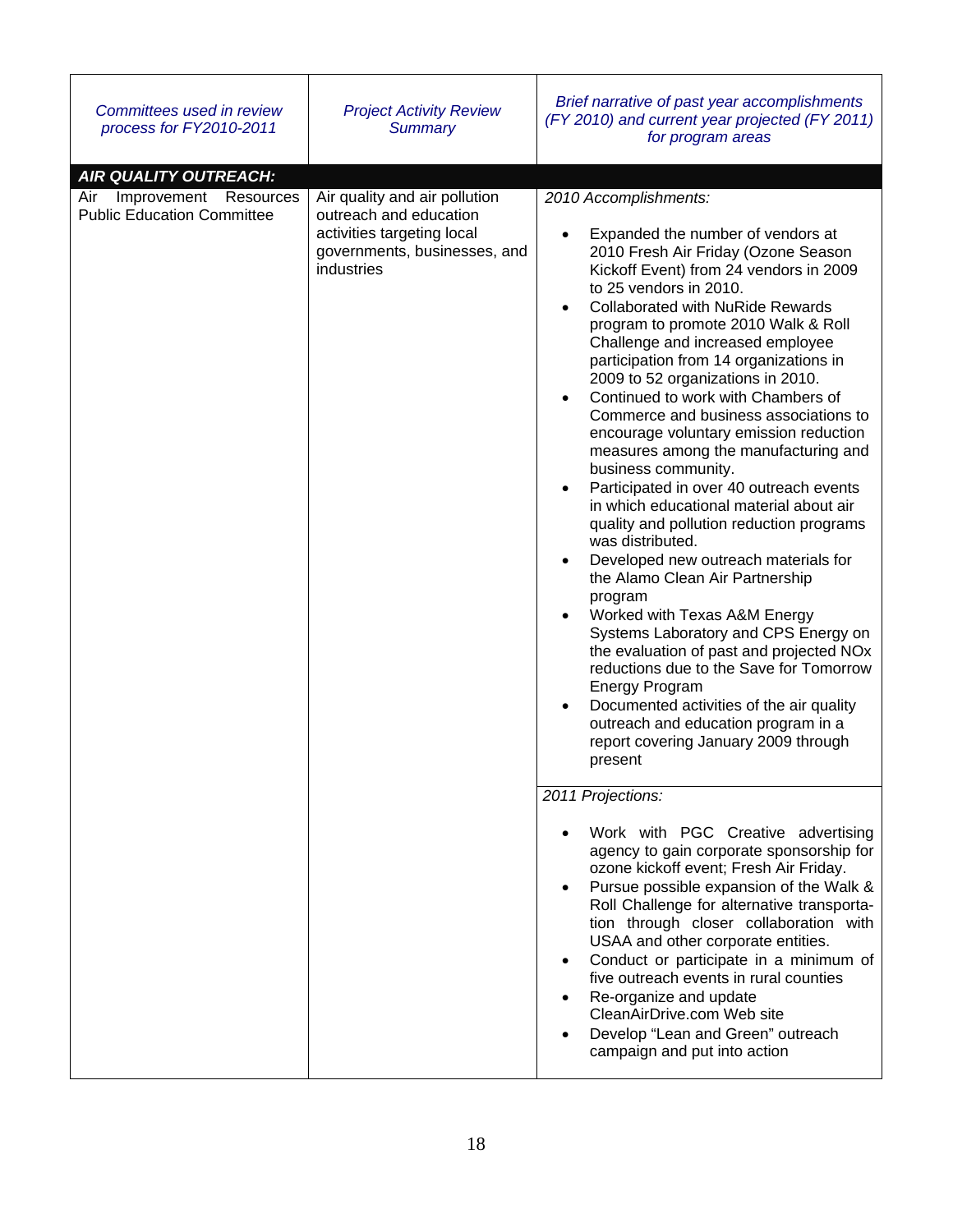| Committees used in review<br><b>Project Activity Review</b><br>process for FY2010-2011<br><b>Summary</b>                                                                                               | Brief narrative of past year accomplishments (FY<br>2010) and current year projected (FY 2011) for<br>program areas                                                                                                                                                                                                                                                                                                                                                                                                                                                                                                                                                                                                                                                                                                                                                                                                                                                                                                                                                                                                                                                                                                                                                                                                                                                                                                                                                                                                                                                                                                                                                                                                                                                                                                                                           |
|--------------------------------------------------------------------------------------------------------------------------------------------------------------------------------------------------------|---------------------------------------------------------------------------------------------------------------------------------------------------------------------------------------------------------------------------------------------------------------------------------------------------------------------------------------------------------------------------------------------------------------------------------------------------------------------------------------------------------------------------------------------------------------------------------------------------------------------------------------------------------------------------------------------------------------------------------------------------------------------------------------------------------------------------------------------------------------------------------------------------------------------------------------------------------------------------------------------------------------------------------------------------------------------------------------------------------------------------------------------------------------------------------------------------------------------------------------------------------------------------------------------------------------------------------------------------------------------------------------------------------------------------------------------------------------------------------------------------------------------------------------------------------------------------------------------------------------------------------------------------------------------------------------------------------------------------------------------------------------------------------------------------------------------------------------------------------------|
| <b>COMMUTE SOLUTIONS:</b>                                                                                                                                                                              |                                                                                                                                                                                                                                                                                                                                                                                                                                                                                                                                                                                                                                                                                                                                                                                                                                                                                                                                                                                                                                                                                                                                                                                                                                                                                                                                                                                                                                                                                                                                                                                                                                                                                                                                                                                                                                                               |
| Administration of the<br>Air Improvement Resources<br><b>Public Education Committee</b><br><b>Commute Solutions</b><br>program including the Air<br><b>Quality Health Alert</b><br>notification system | 2010 Accomplishments:<br>Developed a sponsorship package that was<br>used to facilitate expansion of the ozone<br>season advertising campaign.<br>Expanded billboard advertising for Rideshare<br>program to five different county areas outside<br>the City of San Antonio.<br>Conducted spring survey as a baseline for<br>knowledge and awareness and fall advertising<br>evaluation survey including areas outside<br>Bexar County to determine whether air quality<br>messages are reaching outside the San<br>Antonio area.<br>Participated in over 40 outreach events in<br>which educational material about air quality<br>and<br>pollution reduction<br>programs<br>was<br>distributed.<br>Developed Green Patrol<br>handbooks<br>for<br>schools and coalitions wishing to adopt the<br>Green Patrol Program.<br>Expanded the Green Patrol anti-idling program<br>by 2 schools with 2 more to begin early in<br>2011.<br>Assisted the MPO to conduct two "Walkable"<br>Communities" Workshops.<br>Continued collaboration with other entities<br>such as the San Antonio-Bexar County<br>Metropolitan Planning Organization, the Alamo<br>Forest Partnership, and the South Texas<br>Asthma Coalition.<br>2011 Projections:<br>Use results of 2010 surveys to improve<br>effectiveness of outreach efforts.<br>Develop a television commercial in English<br>and Spanish that is co-owned by AACOG and<br>the MPO.<br>Extend Green Patrol anti-idling program to a<br>minimum of 4 new schools during 2011.<br>Increase outreach to rural counties by<br>conducting or participating in a minimum of<br>three events outside of Bexar County.<br>Continue collaboration with other entities such<br>as the San Antonio-Bexar County Metropolitan<br>Planning Organization, the Alamo Forest<br>Partnership, and the South Texas Asthma<br>Coalition. |
|                                                                                                                                                                                                        |                                                                                                                                                                                                                                                                                                                                                                                                                                                                                                                                                                                                                                                                                                                                                                                                                                                                                                                                                                                                                                                                                                                                                                                                                                                                                                                                                                                                                                                                                                                                                                                                                                                                                                                                                                                                                                                               |
|                                                                                                                                                                                                        |                                                                                                                                                                                                                                                                                                                                                                                                                                                                                                                                                                                                                                                                                                                                                                                                                                                                                                                                                                                                                                                                                                                                                                                                                                                                                                                                                                                                                                                                                                                                                                                                                                                                                                                                                                                                                                                               |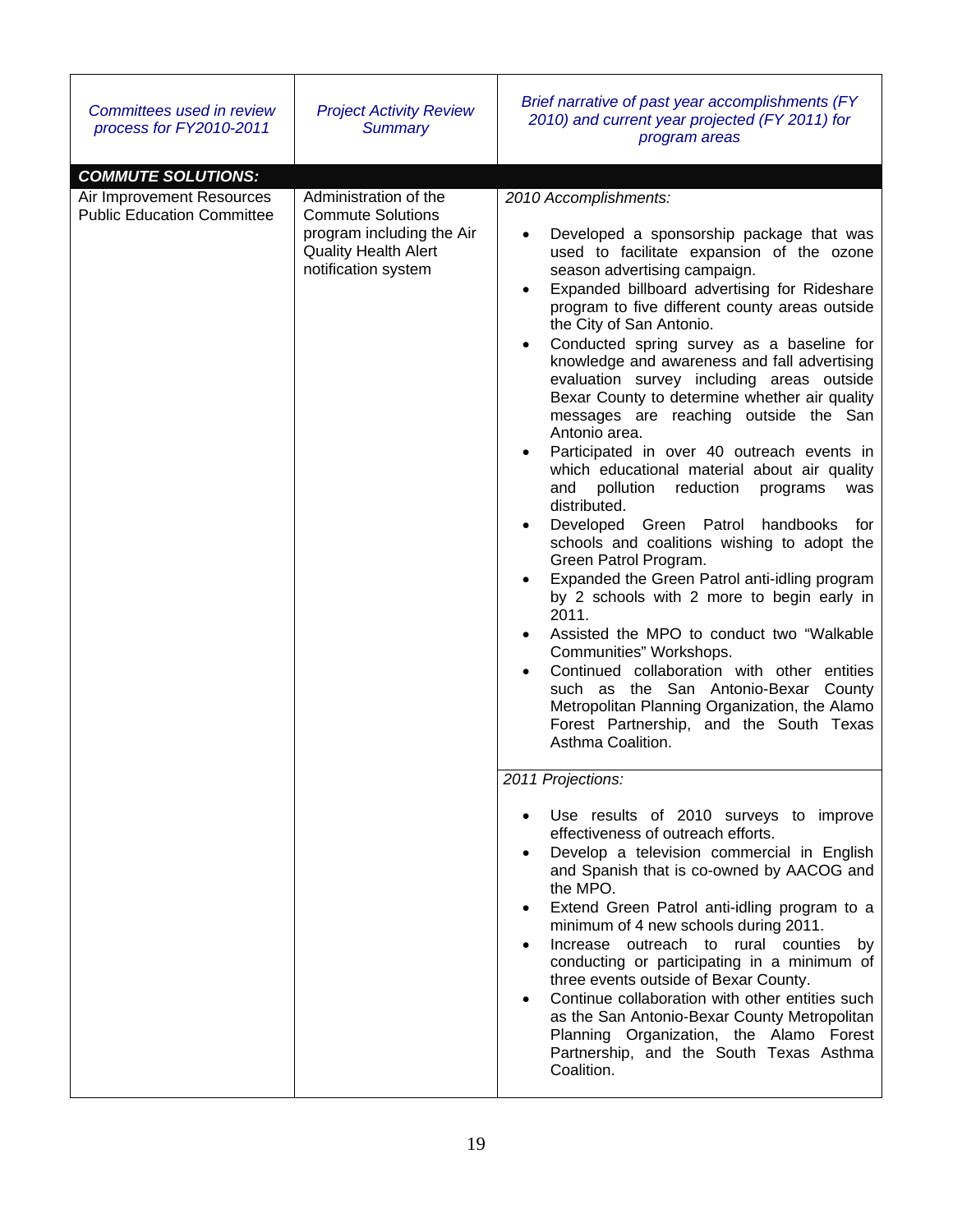| Committees used in<br>review process for<br>FY2010-2011 | <b>Project Activity Review</b><br><b>Summary</b>                                                                                                                                                                                                                                     | Brief narrative of past year accomplishments (FY 2010)<br>and current year projected (FY 2011) for program areas                                                                                                                                                                                                                                                                                                                                                                                                                                                                                                                                                                                                                                                                                                                                                                                                                                                                                                                                                                                                                                                                                                                                                                                                                                                                                                                                                                                                                                                                                                                                                                                                                                                                                                                                                                                                                                                                                                                                                                                  |
|---------------------------------------------------------|--------------------------------------------------------------------------------------------------------------------------------------------------------------------------------------------------------------------------------------------------------------------------------------|---------------------------------------------------------------------------------------------------------------------------------------------------------------------------------------------------------------------------------------------------------------------------------------------------------------------------------------------------------------------------------------------------------------------------------------------------------------------------------------------------------------------------------------------------------------------------------------------------------------------------------------------------------------------------------------------------------------------------------------------------------------------------------------------------------------------------------------------------------------------------------------------------------------------------------------------------------------------------------------------------------------------------------------------------------------------------------------------------------------------------------------------------------------------------------------------------------------------------------------------------------------------------------------------------------------------------------------------------------------------------------------------------------------------------------------------------------------------------------------------------------------------------------------------------------------------------------------------------------------------------------------------------------------------------------------------------------------------------------------------------------------------------------------------------------------------------------------------------------------------------------------------------------------------------------------------------------------------------------------------------------------------------------------------------------------------------------------------------|
| <b>CLEAN CITIES:</b>                                    |                                                                                                                                                                                                                                                                                      |                                                                                                                                                                                                                                                                                                                                                                                                                                                                                                                                                                                                                                                                                                                                                                                                                                                                                                                                                                                                                                                                                                                                                                                                                                                                                                                                                                                                                                                                                                                                                                                                                                                                                                                                                                                                                                                                                                                                                                                                                                                                                                   |
| <b>Clean Cities Steering</b><br>Committee               | The Alamo Area Clean<br><b>Cities Coalition develops</b><br>private and public<br>partnerships to further<br>develop the alternative fuel<br>market presently in<br>existence in San Antonio<br>as well as develop the<br>other Clean Cities<br>petroleum reduction<br>technologies. | 2010 Accomplishments:<br>Conducted five electric vehicle workgroup<br>$\bullet$<br>meetings for infrastructure planning and public<br>outreach through the Alamo EV Ready Workgroup<br>Conducted seven electric vehicle information<br>$\bullet$<br>workshops<br>Aided the City of San Antonio in being rewarded a<br>$\bullet$<br>grant through SECO in December of 2009 that has<br>led to twelve electric vehicle charging stations<br>being installed in 2010-2011<br>Conducted two CNG workshops<br>$\bullet$<br>Conducted propane landscaping / electric vehicle<br>$\bullet$<br>event at Mission San Jose<br>Conducted the annual Advancing the Choice two-<br>$\bullet$<br>day event called "Electrification of Transportation"<br>Conducted multiple Clean Cities stakeholder<br>$\bullet$<br>meetings<br>Conducted propane mower ride and drive event<br>$\bullet$<br>Developed four coalition newsletters that were<br>$\bullet$<br>distributed both locally and nationally<br>Submitted four alternative fuel price reports to the<br>$\bullet$<br>US Department of Energy<br>Conducted and submitted the Alamo Area Clean<br>$\bullet$<br>Cities annual survey that calculates total petroleum<br>reduced in the region through the program<br>Partnered with the American Cancer Society and<br>$\bullet$<br>the Alamo City Electric Auto Association to build a<br>electric dune buggy with the children at Camp<br>Discovery which benefited children with cancer<br>Participated in over 20 outreach events in which<br>$\bullet$<br>educational material about Alamo Area Clean<br>Cities was distributed.<br>2011 Projections:<br>Submit Clean Cities Annual Survey to the US<br>٠<br>Department of Energy<br>Conduct 8 alternative fuel workshops<br>٠<br>second<br>Electrification<br>Conduct<br>the<br>οf<br>Transportation Conference with a goal of 80,000<br>people in the exhibit hall<br>Develop four coalition newsletters<br>Continue to manage the Alamo EV Ready<br>Workgroup<br>Submit four alternative fuel price reports to the US<br>٠<br>Department of Energy |
|                                                         |                                                                                                                                                                                                                                                                                      | Increase numbers of stakeholders by 10%                                                                                                                                                                                                                                                                                                                                                                                                                                                                                                                                                                                                                                                                                                                                                                                                                                                                                                                                                                                                                                                                                                                                                                                                                                                                                                                                                                                                                                                                                                                                                                                                                                                                                                                                                                                                                                                                                                                                                                                                                                                           |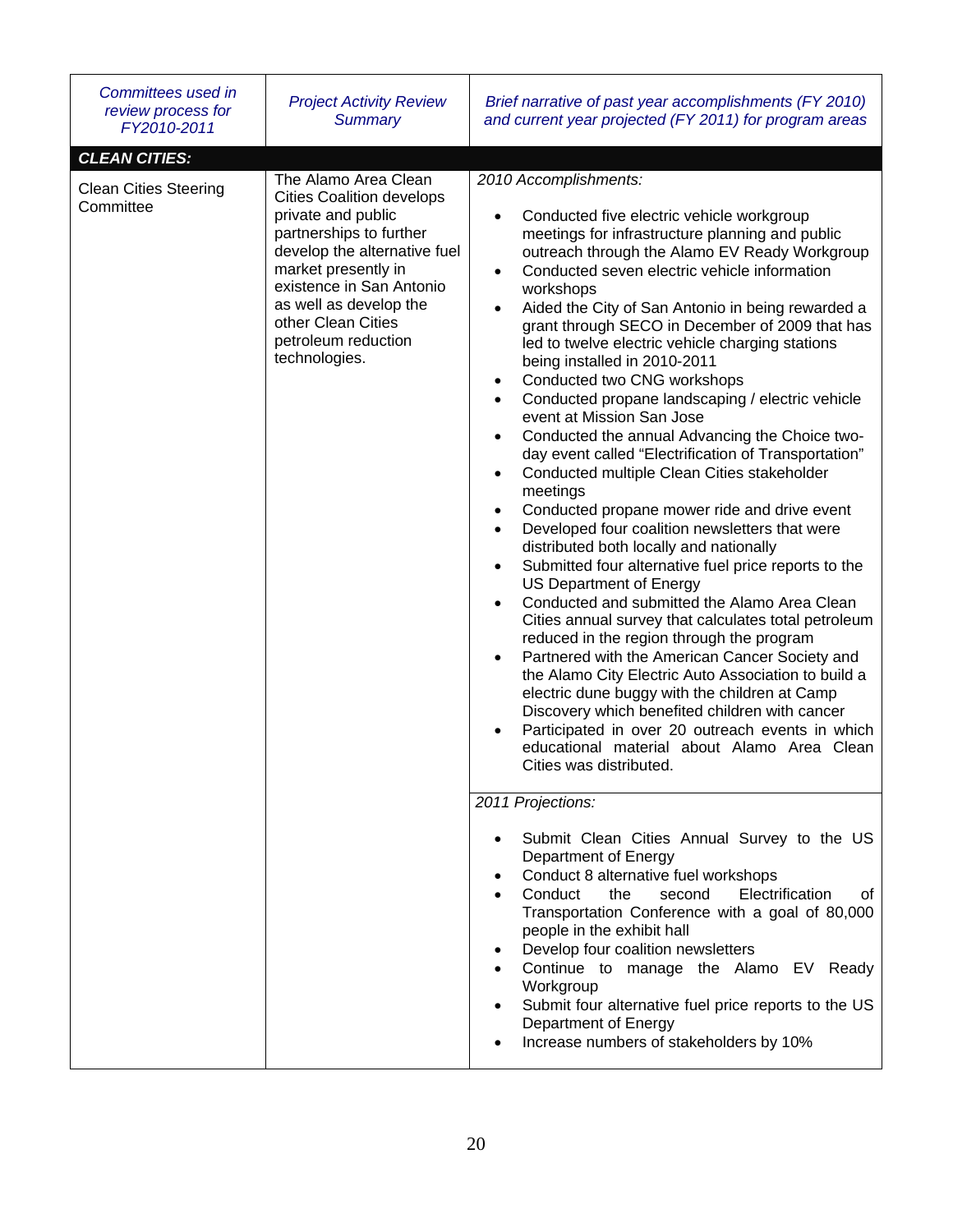| Committees used in<br>review process for<br>FY2010-2011 | <b>Project Activity Review</b><br><b>Summary</b>                                                                                                                                                                                                                     | Brief narrative of past year accomplishments (FY 2010)<br>and current year projected (FY 2011) for program areas                                                                                                                                                                                                                                                                                                                                                                                                                                                                                                                                                                                                                                                                                                                                                                                                                                                                                                                                                                                                                                                                                                                                                                                                                                                                                                                                                                                                                                                                                                                                                                                                                                                                                                                       |
|---------------------------------------------------------|----------------------------------------------------------------------------------------------------------------------------------------------------------------------------------------------------------------------------------------------------------------------|----------------------------------------------------------------------------------------------------------------------------------------------------------------------------------------------------------------------------------------------------------------------------------------------------------------------------------------------------------------------------------------------------------------------------------------------------------------------------------------------------------------------------------------------------------------------------------------------------------------------------------------------------------------------------------------------------------------------------------------------------------------------------------------------------------------------------------------------------------------------------------------------------------------------------------------------------------------------------------------------------------------------------------------------------------------------------------------------------------------------------------------------------------------------------------------------------------------------------------------------------------------------------------------------------------------------------------------------------------------------------------------------------------------------------------------------------------------------------------------------------------------------------------------------------------------------------------------------------------------------------------------------------------------------------------------------------------------------------------------------------------------------------------------------------------------------------------------|
| 9-1-1/TECHNICAL ASSISTANCE:                             |                                                                                                                                                                                                                                                                      |                                                                                                                                                                                                                                                                                                                                                                                                                                                                                                                                                                                                                                                                                                                                                                                                                                                                                                                                                                                                                                                                                                                                                                                                                                                                                                                                                                                                                                                                                                                                                                                                                                                                                                                                                                                                                                        |
| 911 Area Judges                                         | AACOG administers the 911<br>Program for the seven counties<br>of Atascosa,<br>Bandera, Frio,<br>Gillespie, Karnes, Kendall, and<br>Wilson in compliance with the<br>Commission<br><b>State</b><br>on<br>Emergency<br>Communications<br>(CSEC) rules and guidelines. | 2010 Accomplishments:<br>Implemented Mandatory Budget Decrease of 5%.<br>$\bullet$<br>TCS/Intrado mapping inaccuracies and re-bidding<br>$\bullet$<br>issues continue to be closely monitored for FCC<br>Compliance.<br>Install 3-Position Patriot PSAP Remote Patriots in<br>Wilson County - (Kendall County Delayed to FY<br>Building Delays and Power<br>2011<br>due to<br>installations)<br>Install Vesta Pallas PSAP equipment in Karnes<br>County (Frio County delayed due to Kendall<br>County Delays).<br>Conducted TDD/TTY Training Classes.<br>٠<br>Conducted Semi-Annual Monitoring Visits.<br>$\bullet$<br>Implemented Wireless Phase II testing to verify<br>continued compliance.<br>Updated GIS Maps at the County PSAPs routinely.<br>$\bullet$<br>Completed Fixed and Dynamic ALI Agreements for<br>vendors.<br>Completed Interlocal Agreements for seven (7)<br>counties, PSAP (7) and vendors (23).<br>Completed Quarterly Financial and Performance<br>Reports and submitted to CSEC.<br>2011 Projections:<br>Install 3-Position Patriot PSAP Remote Patriots in<br>Kendall and Gillespie Counties.<br>Convert all PSAPs to new Intrado ALI M Database<br>Maintenance (Completed October 6, 2010).<br>Install Vesta Pallas PSAP equipment in Frio<br>County.<br>Conduct TDD/TTY Training Classes.<br>Conduct Bi-Annual Monitoring Visits.<br>Continue Wireless Phase II testing to verify<br>compliance.<br>Update GIS Maps at the County PSAPs routinely.<br>Relocate and<br>install Kendall County PSAP<br>equipment at their new facility (Completed<br>November 16, 2010).<br>Complete Fixed and Dynamic ALI Agreements for<br>vendors.<br>Complete Interlocal Agreements for seven (7)<br>counties, PSAP (7) and vendors (23).<br>Complete Quarterly Financial and Performance<br>Reports and submit to CSEC. |
|                                                         |                                                                                                                                                                                                                                                                      |                                                                                                                                                                                                                                                                                                                                                                                                                                                                                                                                                                                                                                                                                                                                                                                                                                                                                                                                                                                                                                                                                                                                                                                                                                                                                                                                                                                                                                                                                                                                                                                                                                                                                                                                                                                                                                        |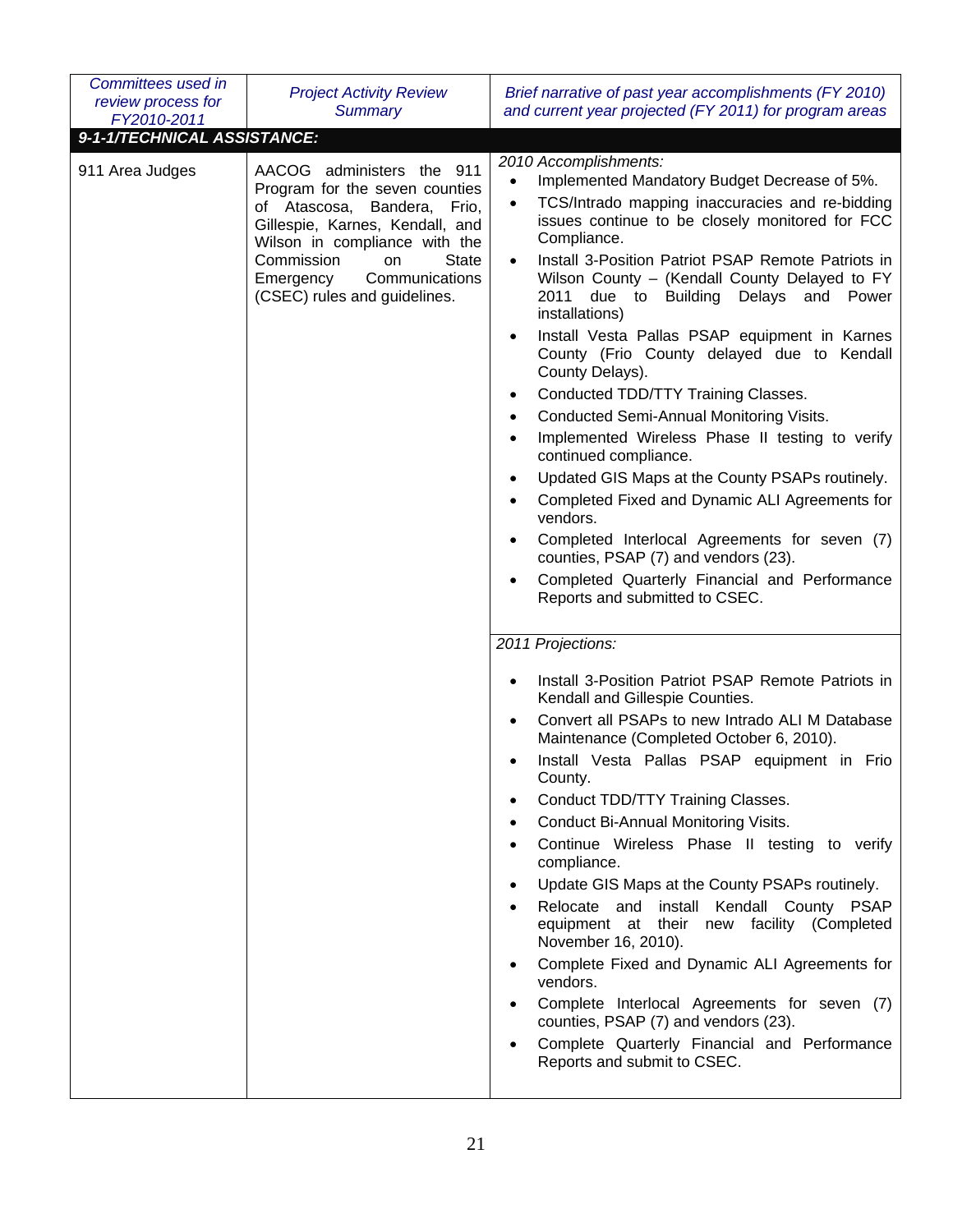| Committees used in<br>review process for<br>FY2010-2011 | <b>Project Activity Review</b><br><b>Summary</b> | Brief narrative of past year accomplishments (FY<br>2010) and current year projected (FY 2011) for<br>program areas                                                                                                                                                                                                                                                                                                                                   |
|---------------------------------------------------------|--------------------------------------------------|-------------------------------------------------------------------------------------------------------------------------------------------------------------------------------------------------------------------------------------------------------------------------------------------------------------------------------------------------------------------------------------------------------------------------------------------------------|
| <b>REGIONAL DATA CENTER:</b><br>Not Applicable          | Not Applicable                                   | 2010 Accomplishments:<br>Prepared data sets for use in regional small<br>area forecasts of population and employment.<br>Assisted in preparation of maps for disaster<br>mitigation.<br>Prepared analytical and longitudinal maps of<br>criminal justice data.<br>Create maps for the proposed New Braunfels<br>transit lines.<br>2011 Projections:                                                                                                   |
|                                                         |                                                  | Run small area forecast of population and<br>employment for Bexar, Comal, Guadalupe,<br>Kendall, and Wilson counties.<br>Revise regional Traffic Analysis Zones for<br>Bexar, Comal, Guadalupe, Kendall, and Wilson<br>counties.<br>Continue working with criminal justice data<br>mapping.<br>Deploy internet mapping applications<br>Continue<br>creating/editing<br>maps<br>the<br>for<br>New Braunfels transit lines<br>proposed<br>as<br>needed. |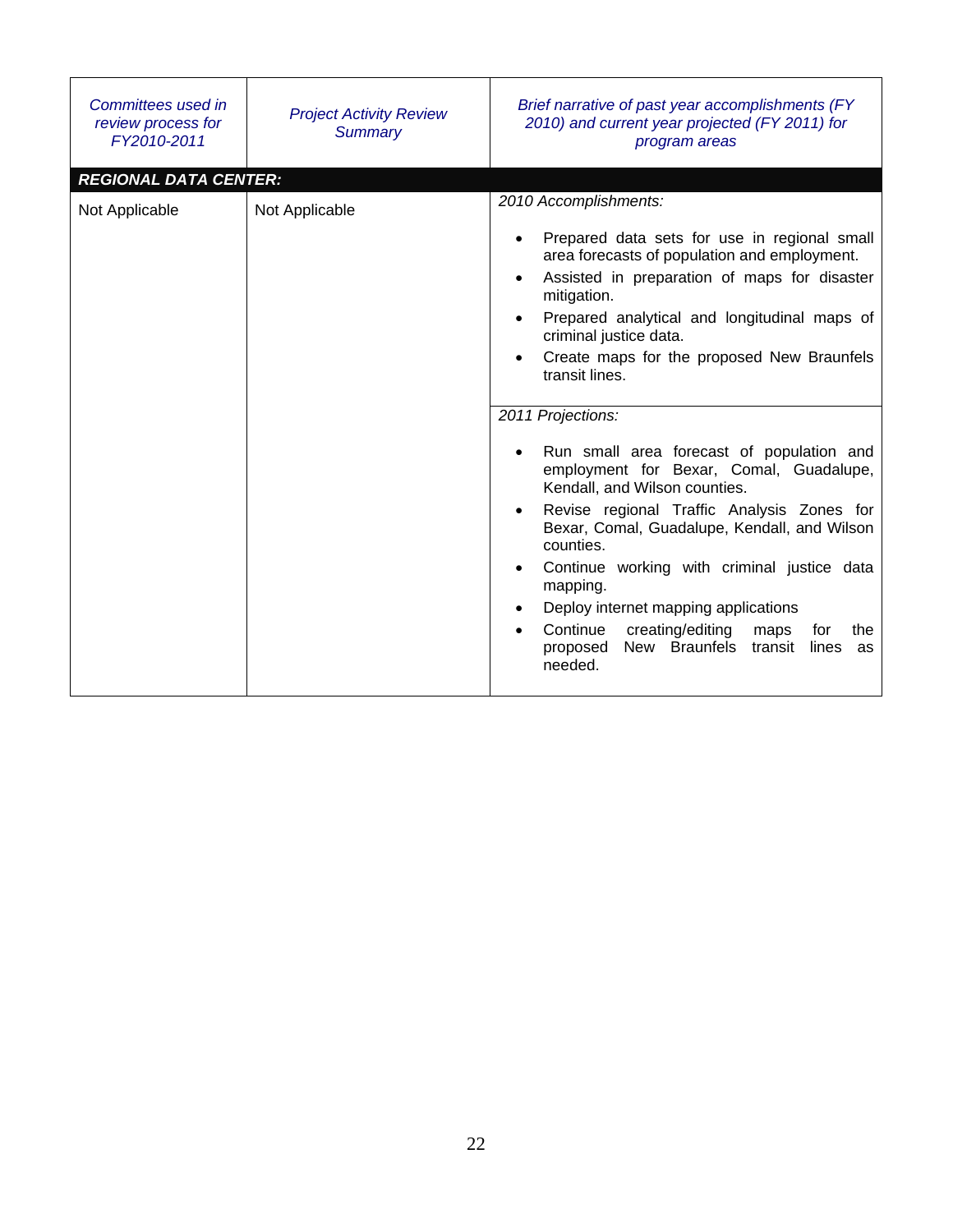| Committees used in<br>review process for<br>FY2010-2011                                                                                                                                                                                                                                                                                                                                                                                                                                                                         | <b>Project Activity Review</b><br><b>Summary</b>                                                                                                                                                                                                                                                                                                                                                                                                                                                                                                                                                                                                                                                                                                                                                                                                         | Brief narrative of past year accomplishments (FY 2010)<br>and current year projected (FY 2011) for program areas                                                                                                                                                                                                                                                                                                                                                                                                                                                                                |
|---------------------------------------------------------------------------------------------------------------------------------------------------------------------------------------------------------------------------------------------------------------------------------------------------------------------------------------------------------------------------------------------------------------------------------------------------------------------------------------------------------------------------------|----------------------------------------------------------------------------------------------------------------------------------------------------------------------------------------------------------------------------------------------------------------------------------------------------------------------------------------------------------------------------------------------------------------------------------------------------------------------------------------------------------------------------------------------------------------------------------------------------------------------------------------------------------------------------------------------------------------------------------------------------------------------------------------------------------------------------------------------------------|-------------------------------------------------------------------------------------------------------------------------------------------------------------------------------------------------------------------------------------------------------------------------------------------------------------------------------------------------------------------------------------------------------------------------------------------------------------------------------------------------------------------------------------------------------------------------------------------------|
| <b>RESOURCE RECOVERY:</b>                                                                                                                                                                                                                                                                                                                                                                                                                                                                                                       |                                                                                                                                                                                                                                                                                                                                                                                                                                                                                                                                                                                                                                                                                                                                                                                                                                                          |                                                                                                                                                                                                                                                                                                                                                                                                                                                                                                                                                                                                 |
| <b>Resource Review</b><br><b>Total Number of Projects</b><br>Reviewed for FY 2010: 26<br>Committee<br>Total # of Projected Project<br>Reviews for FY 2011: 20<br><b>Total Dollar Value of Projects</b><br>Reviewed in Fiscal Year<br>2010: \$1,629,599.65<br><b>Total Dollar Value of</b><br>Projected Project Reviews for<br>Fiscal Year 2011:<br>\$1,086,250.28<br>Review Timeline: 45 days<br>Number of State and<br>Regional Plans/<br><b>Environmental Impact</b><br><b>Statements Reviewed for</b><br>Fiscal Year 2010: 0 | 2010 Accomplishments:<br>Completed FY 2010 pass-through grants.<br>$\bullet$<br>Sponsored Earthwise Living Day for Leon Valley,<br>$\bullet$<br>February 27, 2010.<br>Continued work on next phase of Community Action<br>$\bullet$<br>Group work for Leon Valley's EPA Superfund<br>Project.<br>Held Resource Recovery Roundtable.<br>$\bullet$<br>Held two classes in Kerr County: Outdoor Burning-<br>$\bullet$<br>open to Region and Public Local Enforcement<br>Training for Region.<br>Held a School Chemical Workshop.<br>$\bullet$<br>Partnered with SAWS for a Med-Drop Event.<br>$\bullet$<br>Promoted TCEQ's E-waste information on vendors<br>$\bullet$<br>and collection.<br>Promoted recycling at multiple Earth Day events<br>$\bullet$<br>and Texas Recycles Day events, several road<br>shows in the AACOG Region.<br>2011 Projections: |                                                                                                                                                                                                                                                                                                                                                                                                                                                                                                                                                                                                 |
|                                                                                                                                                                                                                                                                                                                                                                                                                                                                                                                                 | Number of Permit/<br>Registrations for a Waste<br><b>Facility Reviewed in Fiscal</b><br>Year 2010: 1                                                                                                                                                                                                                                                                                                                                                                                                                                                                                                                                                                                                                                                                                                                                                     | Complete 2011 pass-through grants.<br>End 2010-2011<br>Biennium with all<br>projects<br>$\bullet$<br>completed and budget fully expended.<br>Sponsor Earthwise Living Day, February 26, 2011<br>$\bullet$<br>in Leon Valley.<br>Hold Resource Recovery Roundtable.<br>$\bullet$<br>Continue working with the Community Action<br>$\bullet$<br>Group Committee for Leon Valley's<br><b>EPA</b><br>Superfund Project.<br>Continue to participate in Med-Drops programs<br>Continue working as a member of the Local<br>Emergency Pollution Committee Taskforce on<br>school chemical collections. |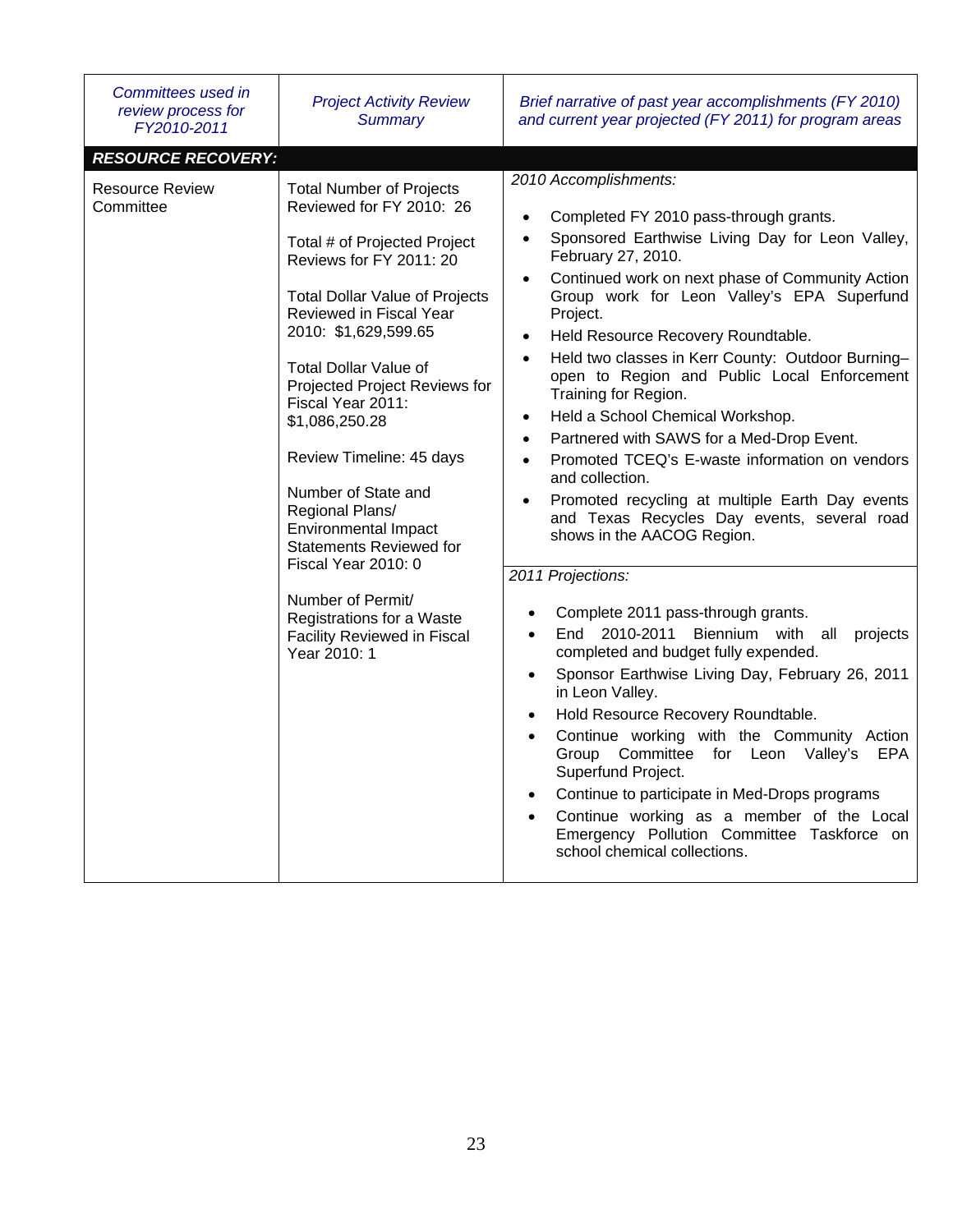| Committees used in<br>review process for<br>FY2010-2011 | <b>Project Activity</b><br><b>Review Summary</b> | Brief narrative of past year accomplishments (FY 2010) and<br>current year projected (FY 2011) for program areas                                                                                                                                                                                                                                                                                                                                                                                                                                                                                                                                                                                                                                                                                                                                                                                                                                                                                                                                                                                                                                                                                                                                                                                                                                       |
|---------------------------------------------------------|--------------------------------------------------|--------------------------------------------------------------------------------------------------------------------------------------------------------------------------------------------------------------------------------------------------------------------------------------------------------------------------------------------------------------------------------------------------------------------------------------------------------------------------------------------------------------------------------------------------------------------------------------------------------------------------------------------------------------------------------------------------------------------------------------------------------------------------------------------------------------------------------------------------------------------------------------------------------------------------------------------------------------------------------------------------------------------------------------------------------------------------------------------------------------------------------------------------------------------------------------------------------------------------------------------------------------------------------------------------------------------------------------------------------|
|                                                         |                                                  | RURAL PUBLIC TRANSPORTATION (ALAMO REGIONAL TRANSIT):                                                                                                                                                                                                                                                                                                                                                                                                                                                                                                                                                                                                                                                                                                                                                                                                                                                                                                                                                                                                                                                                                                                                                                                                                                                                                                  |
| <b>Regional Coordination</b><br>Committee               | Not Applicable                                   | 2010 Accomplishments:<br>Filled new employee positions to include the Regional<br>$\bullet$<br>Mobility Coordinator, Transportation Technician,<br>Dispatchers, Lead Drivers and Drivers.<br>Created the Alamo Regional Transportation Steering<br>$\bullet$<br>Committee (ARTSC) to oversee regional coordination<br>efforts. Bylaws and Subcommittees were established.<br>Installed new Mobile Data Computers on the buses and<br>$\bullet$<br>related software upgrades in the Dispatch office. Digital<br>dispatching manifests and vehicle location information is<br>now available.<br>Combined the North and South dispatch centers into one<br>$\bullet$<br>consolidated dispatch office.<br>Began trolley service on Saturday's in Fredericksburg.<br>$\bullet$<br>Planning with the City of New Braunfels for a flex route bus<br>$\bullet$<br>system that will begin in 2011.<br>Established new partnerships with customers that need<br>$\bullet$<br>client transportation. New customers include the McKenna<br>Village, the Comal County Adult Day Care My Friends<br>Haus and the Frio Adult Day Care Center.<br>Increased ridership numbers throughout the region from<br>$\bullet$<br>95,000 to 110,000 an increase of 15%. In some counties<br>such as Comal and Frio, ridership has increased 100%.<br>Introduced a new ART logo. |
|                                                         |                                                  | 2011 Projections:<br>Projected ridership in 2011 will be 144,000 an expected<br>$\bullet$<br>increase of 30% from 2010.<br>Begin fixed/flex bus routes in New Braunfels<br>$\bullet$<br>Begin weekend trolley service in Boerne<br>$\bullet$<br>Begin commuter routes with selected employers in New<br>$\bullet$<br>Braunfels and Seguin.<br>Install security cameras on buses on selected routes.<br>$\bullet$<br>Increase marketing campaigns throughout the region.                                                                                                                                                                                                                                                                                                                                                                                                                                                                                                                                                                                                                                                                                                                                                                                                                                                                                |